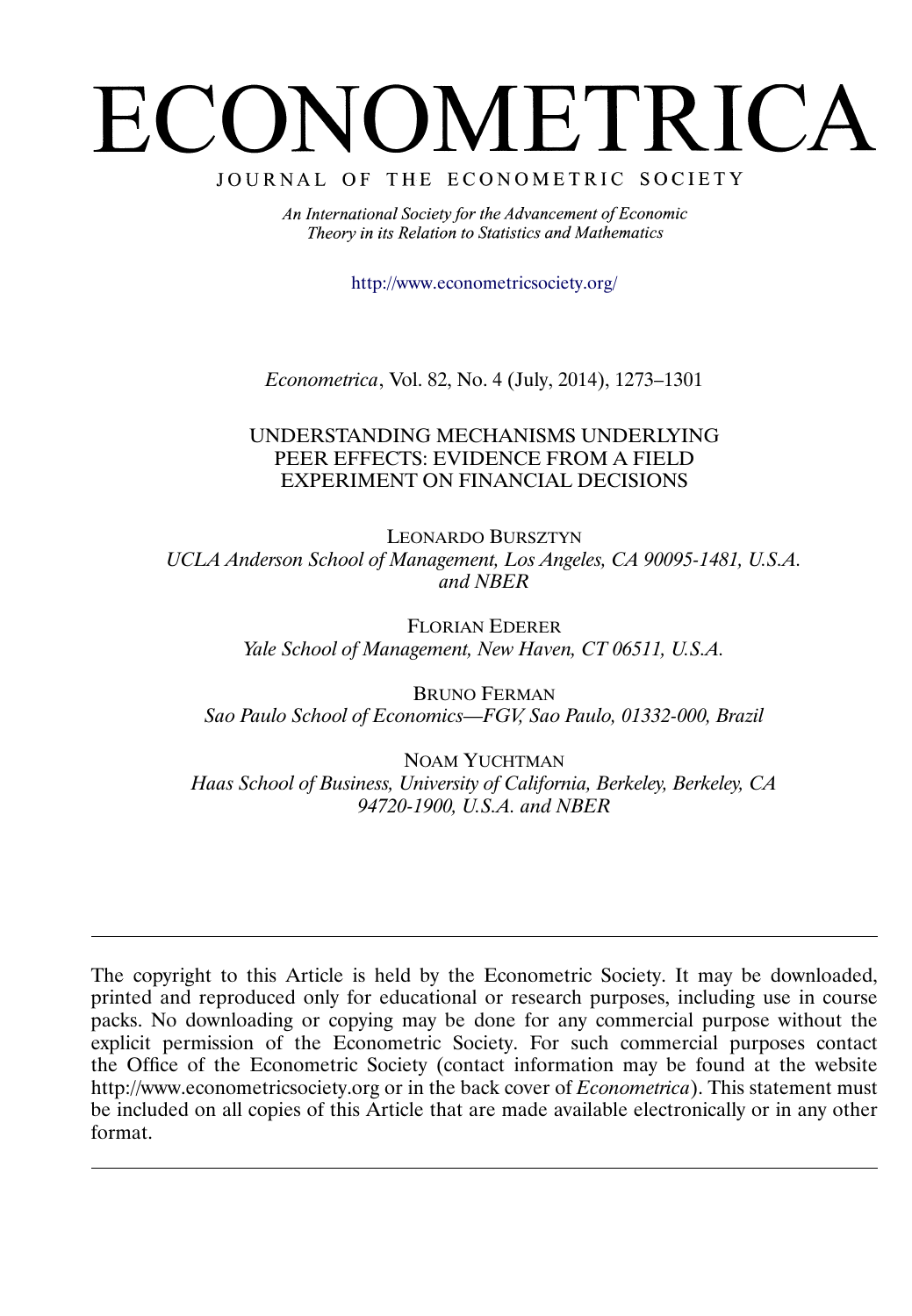## <span id="page-1-0"></span>UNDERSTANDING MECHANISMS UNDERLYING PEER EFFECTS: EVIDENCE FROM A FIELD EXPERIMENT ON FINANCIAL DECISIONS

## BY LEONARDO BURSZTYN, FLORIAN EDERER, BRUNO FERMAN, AND NOAM YUCHTMAN<sup>1</sup>

Using a high-stakes field experiment conducted with a financial brokerage, we implement a novel design to separately identify two channels of social influence in financial decisions, both widely studied theoretically. When someone purchases an asset, his peers may also want to purchase it, both because they learn from his choice ("social learning") and because his possession of the asset directly affects others' utility of owning the same asset ("social utility"). We randomize whether one member of a peer pair who chose to purchase an asset has that choice implemented, thus randomizing his ability to possess the asset. Then, we randomize whether the second member of the pair: (i) receives no information about the first member, or (ii) is informed of the first member's desire to purchase the asset *and* the result of the randomization that determined possession. This allows us to estimate the effects of learning plus possession, and learning alone, relative to a (no information) control group. We find that both social learning and social utility channels have statistically and economically significant effects on investment decisions. Evidence from a follow-up survey reveals that social learning effects are greatest when the first (second) investor is financially sophisticated (financially unsophisticated); investors report updating their beliefs about asset quality after learning about their peer's revealed preference; and, they report motivations consistent with "keeping up with the Joneses" when learning about their peer's possession of the asset. These results can help shed light on the mechanisms underlying herding behavior in financial markets and peer effects in consumption and investment decisions.

KEYWORDS: Peer effects, social learning, behavioral finance, field experiment.

## 1. INTRODUCTION

PEOPLE'S CHOICES OFTEN LOOK like the choices made by those around them: we wear what is fashionable, we "have what they're having," and we try to "keep up with the Joneses." Such *peer effects* have been analyzed across fields

<sup>1</sup>We would like to thank the co-editor and three anonymous referees, Sushil Bikhchandani, Aislinn Bohren, Arun Chandrasekhar, Shawn Cole, Rui de Figueiredo, Fred Finan, Uri Gneezy, Dean Karlan, Navin Kartik, Larry Katz, Peter Koudijs, Kory Kroft, Nicola Lacetera, David Laibson, Edward Leamer, Phil Leslie, Annamaria Lusardi, Kristof Madarasz, Gustavo Manso, Ted Miguel, Kris Mitchener, Adair Morse, Paul Niehaus, Andrew Oswald, Yona Rubinstein, Andrei Shleifer, Ivo Welch, as well as seminar participants at Berkeley, Columbia, FGV-SP, Frankfurt, GWU, HBS, LSE, MIT, Munich, NYU, PUC-Rio, UCLA, UCSD, SEEDEC, Simon Fraser, SITE, Stanford, Vienna, Yale, Yonsei, and Zurich for helpful comments and suggestions. Juliana Portella provided excellent research assistance. We also thank the Garwood Center for Corporate Innovation, the Russell Sage Foundation, and UCLA CIBER for financial support. Finally, we thank the management and staff of the cooperating brokerage firm for their efforts during the implementation of the study. There was no financial conflict of interest in the implementation of the study; no author was compensated by the partner brokerage or by any other entity for the production of this article.

© 2014 [The Econometric Society](http://www.econometricsociety.org/) DOI: [10.3982/ECTA11991](http://dx.doi.org/10.3982/ECTA11991)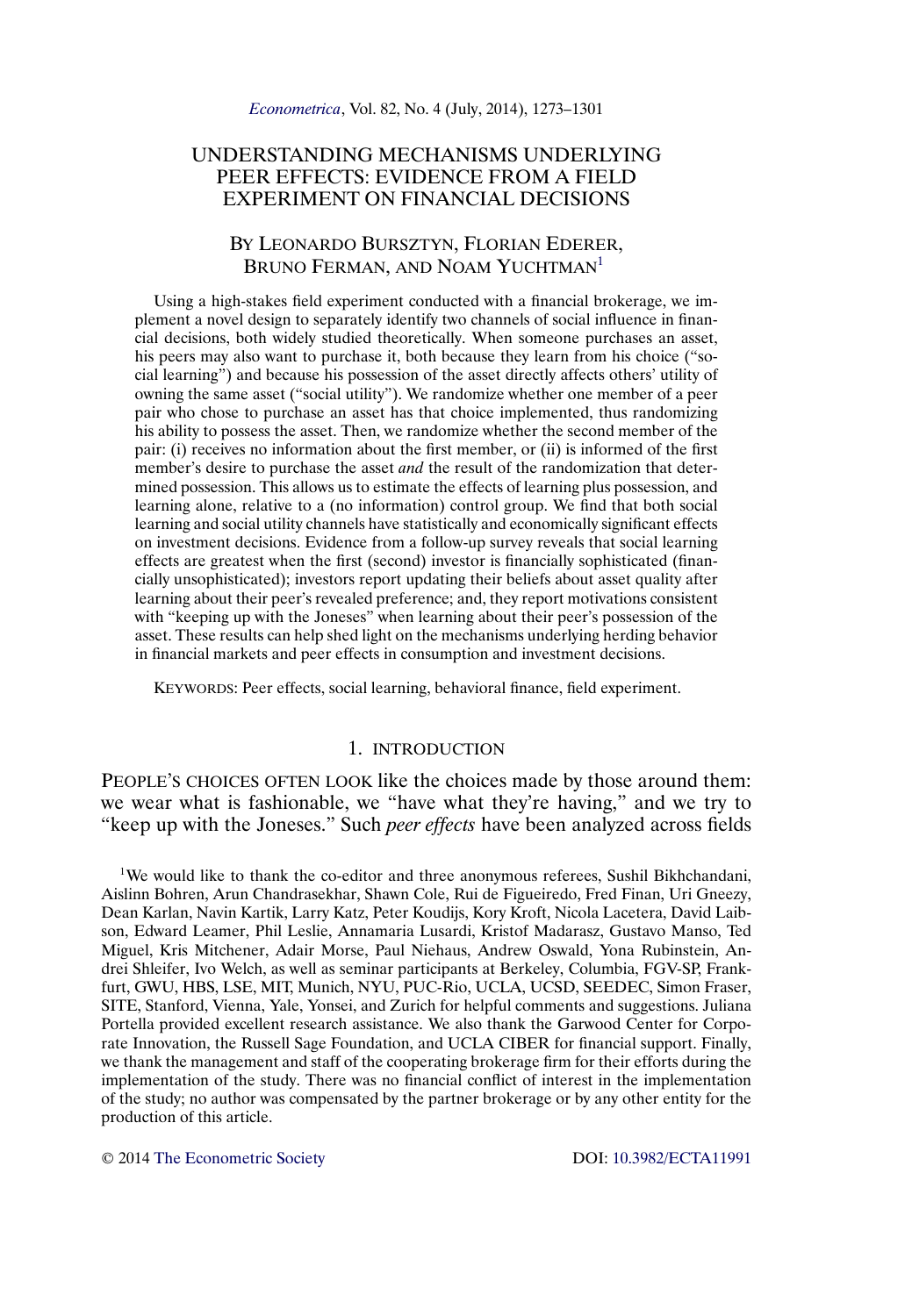<span id="page-2-0"></span>in economics.2 Motivated by concerns over herding and financial market instability, an especially active area of research has examined the role of peers in financial decisions. Beyond studying *whether* peers affect financial decisions, different *channels* through which peer effects work have generated their own literatures linking peer effects to investment decisions, and to financial market instability. Models of herding and asset-price bubbles, potentially based on very little information, focus on *learning* from peers' choices [\(Bikhchandani](#page-26-0) [and Sharma \(2000\), Chari and Kehoe \(2004\)\)](#page-26-0). Models in which individuals' relative income or consumption concerns drive their choice of asset holdings, and artificially drive up some assets' prices, focus on peers' *possession* of an asset.<sup>3</sup> In this paper, we use a high-stakes field experiment, conducted with a financial brokerage, to separately identify the causal effects of these channels through which a person's financial decisions are affected by his peers'.

Identifying the causal effect of one's peers' behavior on one's own is notoriously difficult (see, e.g., [Manski \(1993\)\)](#page-29-0). Equally difficult is identifying *why* one's consumption or investment choices have a social component. Broadly, there are two reasons why a peer's act of purchasing an asset (or product, more generally) would affect one's own choice. First, one may infer that assets (or products) purchased by others are of higher quality; we refer to this as *social learning*. Second, one's utility from possessing an asset (or product) may depend directly on the possession of that asset (or product) by another individual; we call this *social utility*.

Suppose an investor *i* considers purchasing a financial asset under uncertainty. In canonical models of herding based on social learning, information that a peer, investor j, purchased the asset will provide favorable information about the asset to investor  $i$ : investor  $j$  (acting in isolation) would only have purchased the asset if he observed a relatively good signal of the asset's return. The favorable information conveyed by investor j's revealed preference increases the probability that investor  $i$  purchases the asset, relative to making a purchase decision in isolation.4

<sup>2</sup>Seminal theoretical articles include [Banerjee \(1992\)](#page-26-0) and [Bikhchandani, Hirshleifer, and](#page-26-0) [Welch \(1992\).](#page-26-0) Early empirical research includes [Case and Katz \(1991\),](#page-27-0) [Katz, Kling, and Lieb](#page-28-0)[man \(2001\),](#page-28-0) [Sacerdote \(2001\),](#page-29-0) and [Zimmerman \(2003\).](#page-29-0) [Durlauf \(2004\)](#page-28-0) surveyed the literature on neighborhood effects. Peer effects have also been studied by psychologists and sociologists: influential social psychology research includes [Asch \(1951\)](#page-26-0) and [Festinger \(1954\);](#page-28-0) a review of empirical research on peer effects in sociology was presented in [Jencks and Mayer \(1990\).](#page-28-0)

<sup>3</sup>Preferences over relative consumption can arise from the (exogenous) presence of other individuals' consumption decisions in one's utility function (e.g., [Abel \(1990\),](#page-26-0) [Gali \(1994\),](#page-28-0) [Campbell](#page-27-0) [and Cochrane \(1999\)\)](#page-27-0), or can arise endogenously when one consumes scarce consumption goods, the prices of which depend on the incomes (and consumption and investment decisions) of other individuals [\(DeMarzo, Kaniel, and Kremer](#page-27-0) [\(2004,](#page-27-0) [2008\)](#page-27-0)). For an overview, see [Hirshleifer and](#page-28-0) [Teoh \(2003\).](#page-28-0)

[4Avery and Zemsky \(1998\)](#page-26-0) presented a model in which prices adjust in response to herding behavior; however, in our setting there is no asset price adjustment (see also [Chari and Kehoe](#page-27-0) [\(2004\)\)](#page-27-0).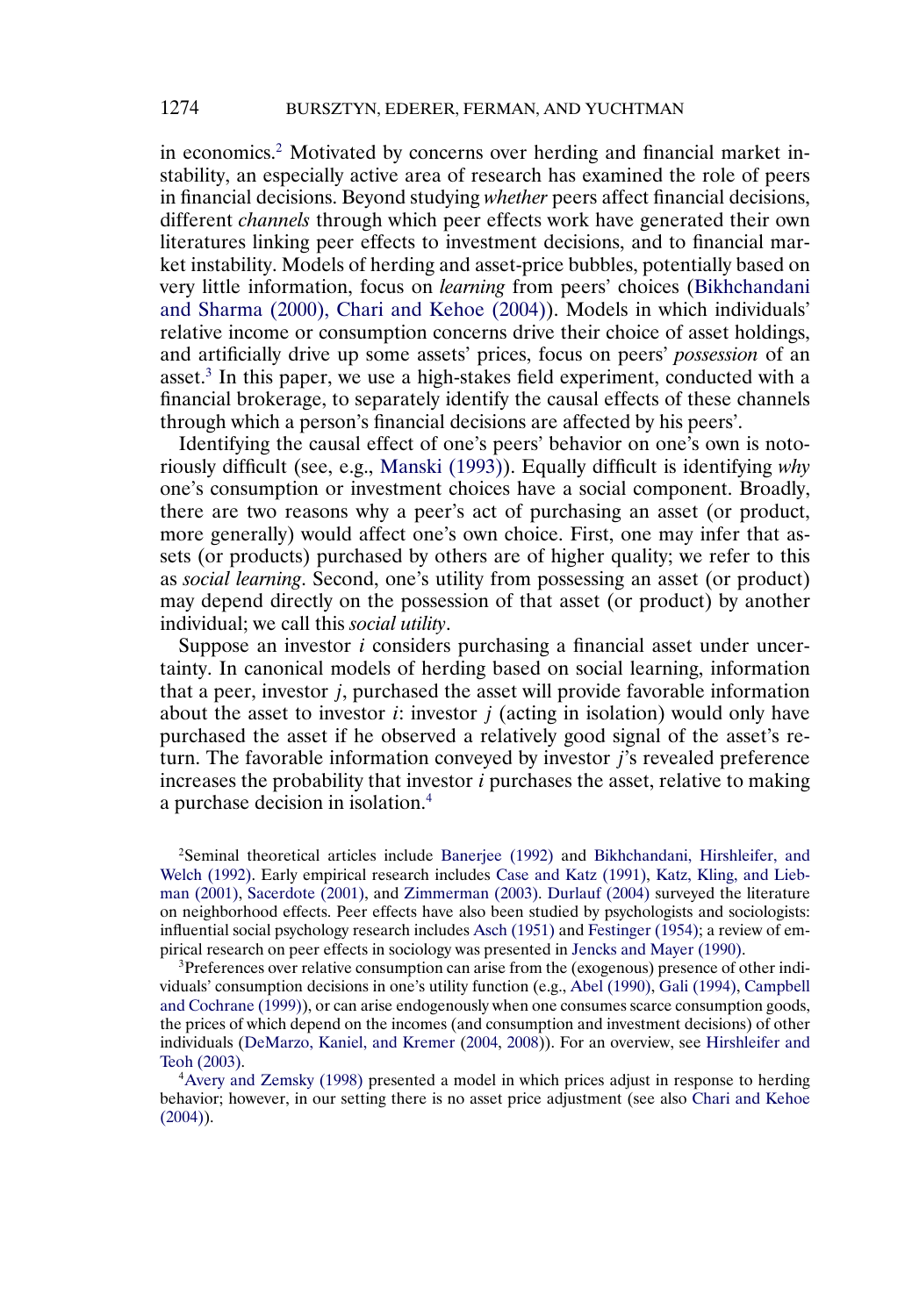A direct effect of investor j's possession of a financial asset on investor i's utility might arise for a variety of reasons widely discussed in the finance literature. First, investors may be concerned with their incomes or consumption levels, relative to their peers' ("keeping up with the Joneses," as in [Abel \(1990\),](#page-26-0) [Gali \(1994\),](#page-28-0) and [Campbell and Cochrane \(1999\)\)](#page-27-0).<sup>5</sup> Second, investor *j*'s possession of a financial asset may affect investor *i*'s utility through "joint consumption" of the asset: peers can follow and discuss financial news together, track returns together, etc. [\(Taylor \(2011\)](#page-29-0) described the popularity of "investment clubs" in the 1990s.) The impact of a peer's possession of an asset on an individual's utility derived from owning the same asset (for multiple reasons) is the social utility channel.<sup>6</sup>

Typically, investor j's decision to purchase the asset will also imply that investor j possesses the asset. Thus, a comparison of investor i's investment when no peer effect is present to the case in which he observes investor  $i$  purchasing an asset will generally identify the *combined* social learning and social utility channels. To disentangle social learning from social utility, one needs to identify, or create, a context in which investor j's decision to purchase an asset is decoupled from investor *j*'s possession of the asset.<sup>7</sup>

Our experimental design (discussed in detail in Section [2\)](#page-6-0) represents an attempt to surmount both the challenge of identifying a causal peer effect, and the challenge of separately identifying the effects of social learning and social utility. Working closely with us, a large financial brokerage in Brazil offered a new financial asset to pairs of clients who share a social relationship. The stakes were high: minimum investments were R\$2,000 (over \$1,000 U.S. dollars at the time of the study), around 50% of the median investor's monthly income in our sample.

To identify any sort of peer effect on investment decisions, we randomly informed one member of the peer pair, investor 2, of the investment made by the other member of the pair, investor 1 (assignment to the roles of investor 1 and investor 2 was random). To disentangle the effect of investor 1's possession from the effect of the information conveyed by investor 1's revealed preference, we exploit a novel aspect of our experimental design. The financial

5Evidence consistent with individuals caring about relative outcomes has been presented by [Luttmer \(2005\),](#page-29-0) [Fliessbach, Weber, Trautner, Dohmen, Sunde, Elger, and Falk \(2007\),](#page-28-0) and [Card,](#page-27-0) [Mas, Moretti, and Saez \(2010\),](#page-27-0) among others.

<sup>6</sup>Note that even in the absence of truly "social" preferences, one might observe greater demand for an asset simply because a peer holds it; for example, this might arise as a result of competition over scarce consumption goods. Because we do not wish to abuse the term "social preferences," we prefer the broader term "social utility." Note also that social utility might lead to *negative* correlations between peers' choices (see [Clark and Oswald \(1998\)\)](#page-27-0); for example, one might observe a demand for joint insurance (see, e.g., [Angelucci, De Giorgi, and Rasul \(2012\)\)](#page-26-0).

 $7$ In Appendix B (all appendices are in the Supplemental Material (Bursztyn, Ederer, Ferman, and Yuchtman [\(2014\)](#page-26-0)), we present a model of peer effects in financial decisions that features both the social learning and social utility channels, formalizing this discussion.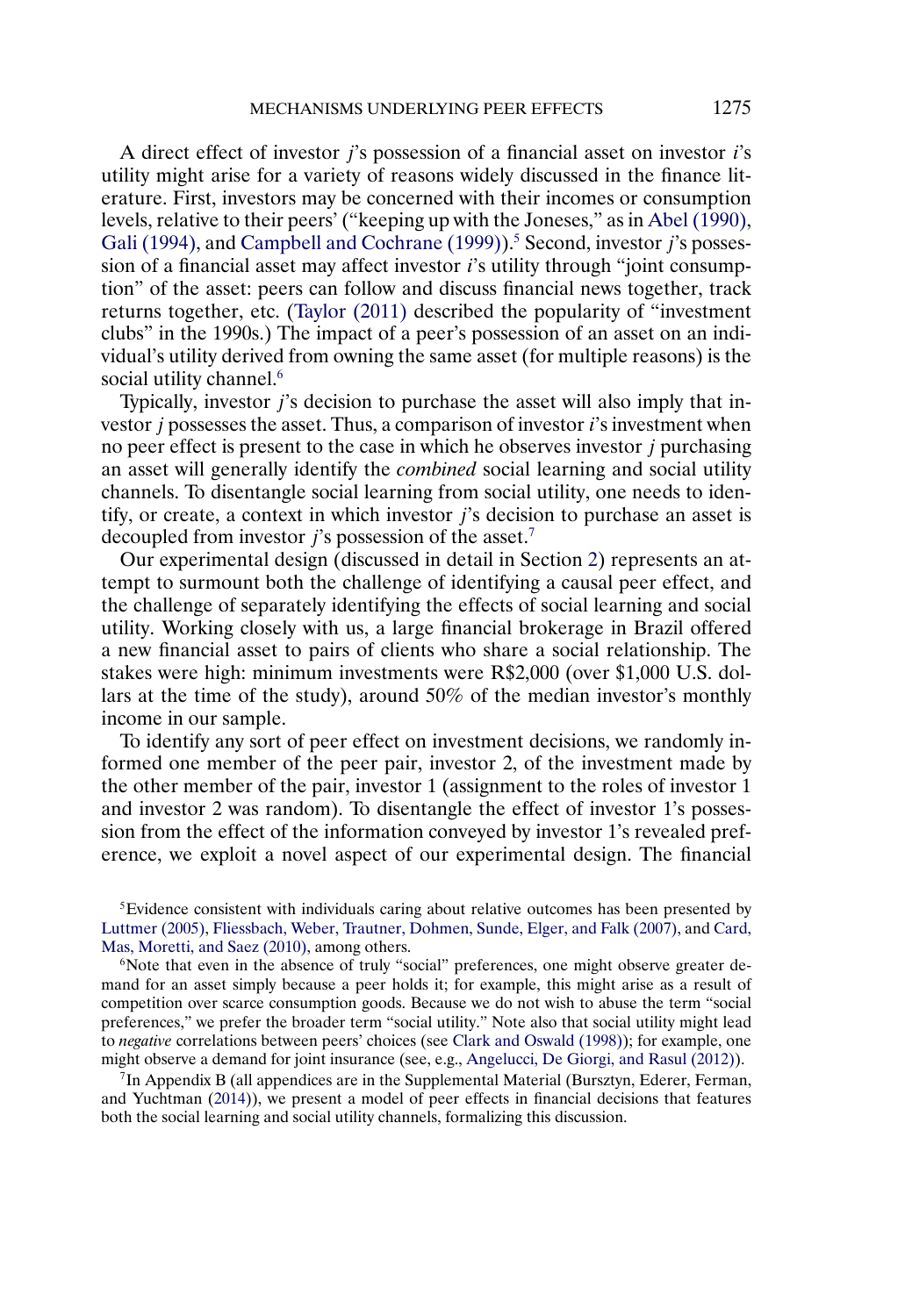

FIGURE 1.—Experimental design "roadmap."

brokerage with which we worked implemented a *lottery* to determine whether individuals who chose to purchase the asset would actually be allowed to make the investment (see Figure 1 for a graphical depiction of the experimental design). Thus, half of the investor 1's who chose to purchase the asset revealed a preference for the financial asset, but *did not* possess it.

Among investor 1's who chose to purchase the asset, we implemented a second, independent randomization to determine the information received by the associated investor 2's: we randomly assigned investor 2 to receive either *no information* about investor 1's investment decision, or to receive information about *both* the investment decision *and* the outcome of the lottery determining possession. Thus, among investor 1's who chose to purchase the asset, the associated investor 2's were randomly assigned to one of three conditions: in condition *A*, no information about investor 1's decision was provided; in con-

<span id="page-4-0"></span>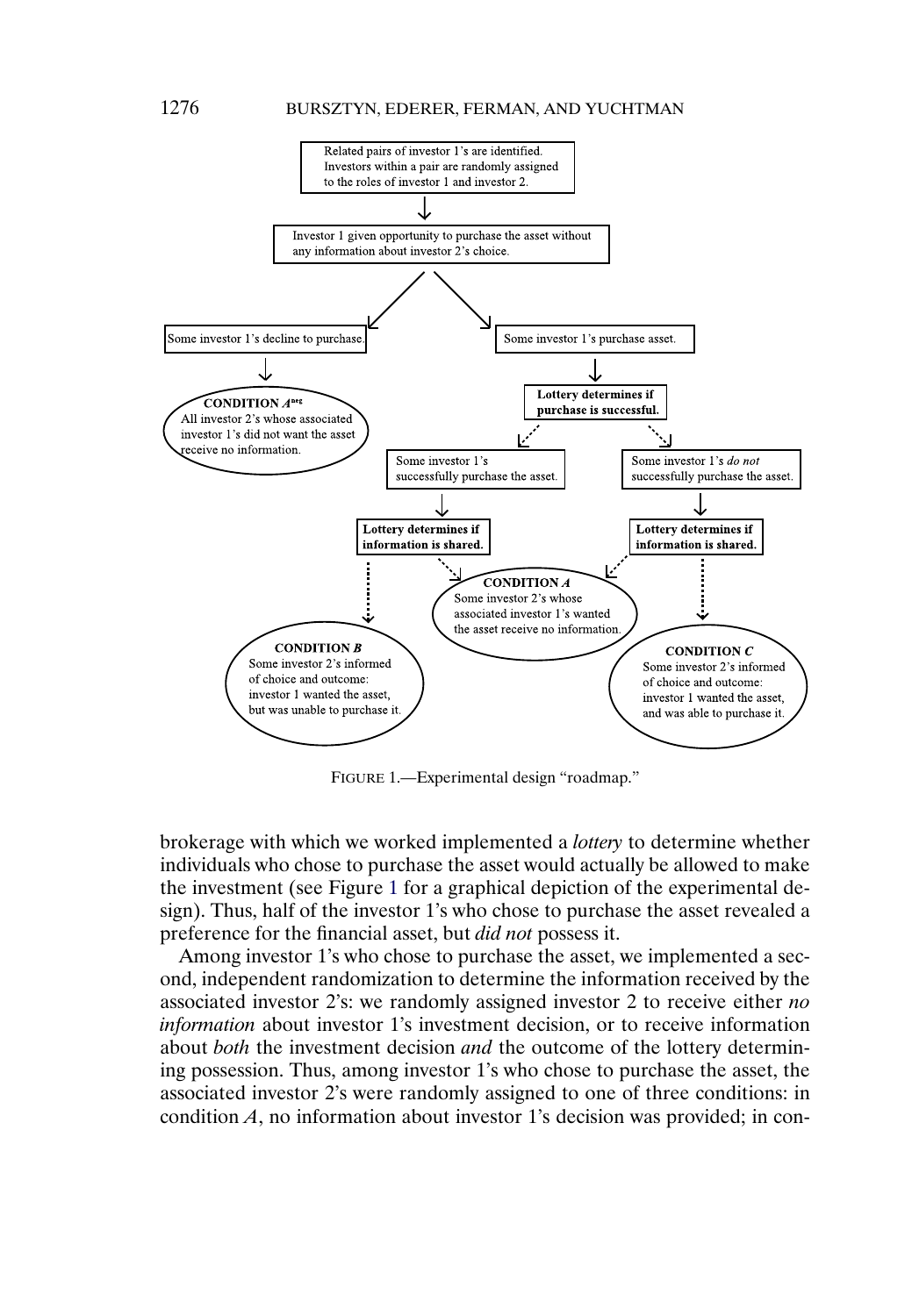<span id="page-5-0"></span>dition *B*, investor 2's received information that investor 1 made a decision to purchase the asset, but was not able to consummate the purchase (so learning occurred *without possession*); and, in condition *C*, investor 2's received information that investor 1 made a decision to purchase the asset, and was able to consummate the purchase (so learning occurred, along with possession). A comparison of choices made by investor 2's in conditions *A* and *B* reveals the effect of social learning; a comparison of conditions *B* and *C* reveals the impact of investor 1's possession of the asset over and above the information conveyed by his purchase, that is, social utility; a comparison of conditions *A* and *C* reveals the total effect of these two channels.

Our experimental evidence suggests that *both* channels through which peer effects work are economically and statistically significant. Among investor 2's whose peer chose to purchase the asset, we find the following: in the "no information" condition *A*, 42% chose to purchase the asset; in the "social learning only" condition *B*, the take-up rate increased to 71%; finally, in the "social" learning plus social utility" condition *C*, the rate increased to 93%. Not only do individuals learn from their peers, but there is also an effect of possession beyond learning.

To better understand investors' decision making in the different conditions, and to help us evaluate alternative interpretations of the treatment effects we observe, we partnered with the brokerage to conduct a follow-up survey of the investors in the study (see Section [2.4](#page-12-0) for details). We first analyze the social learning channel, presenting evidence of positive belief updating among investor 2's who learned about their peers' purchase decisions, and of heterogeneous social learning effects consistent with a model in which unsophisticated investors learn more from others' purchases, and sophisticated investors' purchases are more influential. We also find evidence suggestive of social utility concerns among investors who chose to purchase the asset in condition *C*. The evidence from the follow-up survey additionally helps us rule out several alternative interpretations of the treatment effects we observe, as well as confounding factors (we discuss alternative hypotheses and limitations of our study further in Section [3\)](#page-13-0).

Our work contributes most directly to the empirical literature on peer effects in investment decisions, some observational (e.g., [Hong, Kubik, and Stein](#page-28-0) [\(2004,](#page-28-0) [2005\)](#page-28-0), [Ivkovic and Weisbenner \(2007\),](#page-28-0) [Brown, Ivkovic, Smith, and Weis](#page-26-0)[benner \(2008\),](#page-26-0) [Li \(2009\),](#page-28-0) and [Banerjee, Chandrasekhar, Duflo, and Jackson](#page-26-0) [\(2011\)\)](#page-26-0), some experimental (e.g., [Duflo and Saez \(2003\),](#page-27-0) [Beshears, Choi, Laib](#page-26-0)[son, Madrian, and Milkman \(2011\)\)](#page-26-0). Our paper goes beyond the existing literature by using experimental variation to separately identify the causal roles of different *channels* of peer effects. Disentangling these channels is of more than academic interest: it can provide important, policy-relevant evidence on the sources of herding behavior in financial markets. Our findings of significant social learning *and* social utility effects suggest that greater information provision might mitigate—but not eliminate—herding behavior.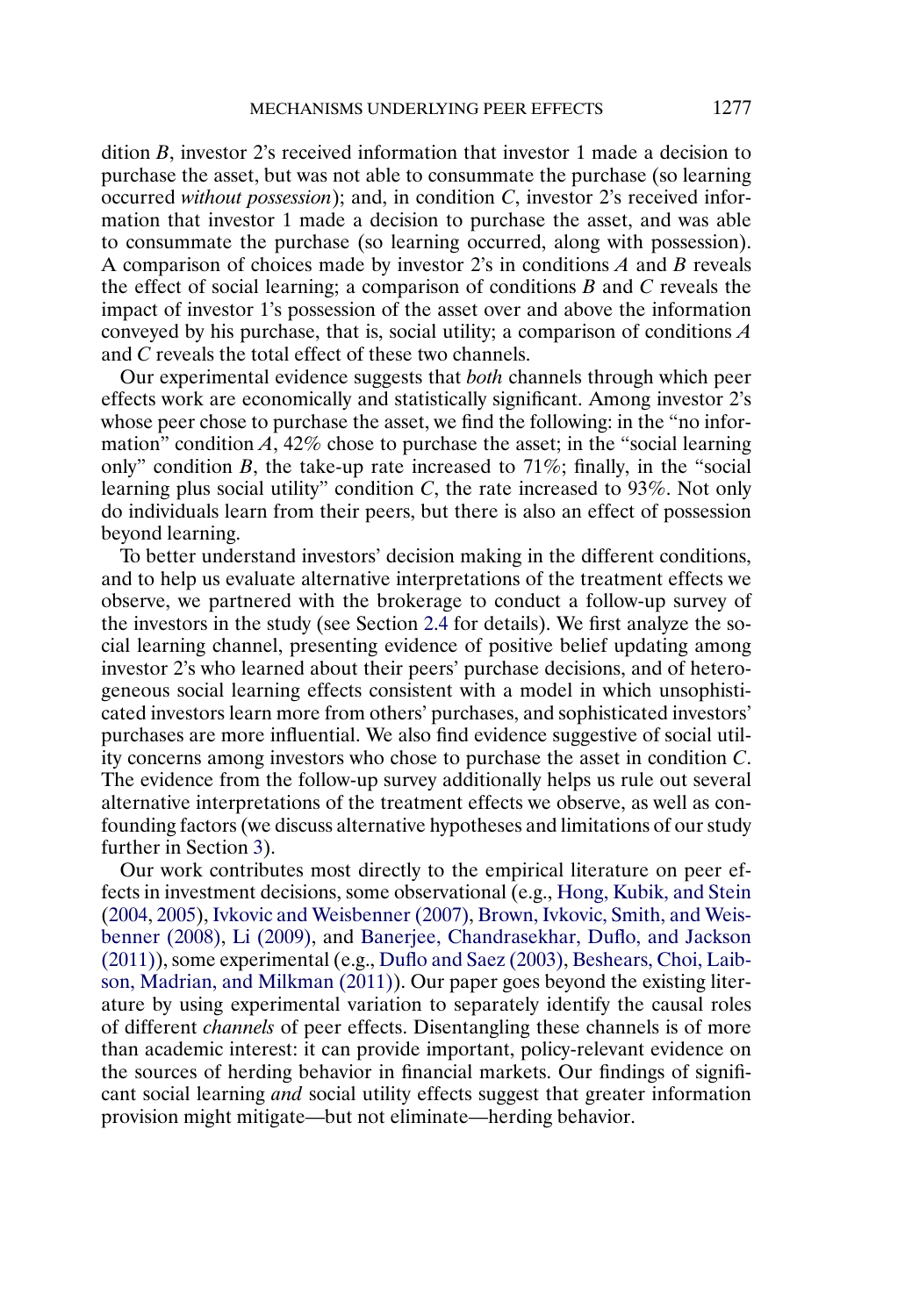<span id="page-6-0"></span>Our paper also contributes to the broader empirical literature on social learning and peer effects.<sup>8</sup> As in our work, several recent papers use information shocks to identify causal peer effects (e.g., [Frey and Meier \(2004\),](#page-28-0) [Chen,](#page-27-0) [Harper, Konstan, and Li \(2010\),](#page-27-0) [Ayres, Raseman, and Shih \(2009\),](#page-26-0) [Costa and](#page-27-0) [Kahn \(2010\),](#page-27-0) and [Allcott \(2011\)\)](#page-26-0). However, the information shocks they exploit do not allow for the separate identification of the channels through which peer effects work. Identifying the effect of social learning alone was the focus of [Cai, Chen, and Fang \(2009\)](#page-26-0) and [Moretti \(2011\);](#page-29-0) they tried to rule out the existence of peer effects through other channels (e.g., joint consumption), but they did not experimentally manipulate the social utility channel. [Cai, De Jan](#page-26-0)[vry, and Sadoulet \(2012\)](#page-26-0) used experimental variation in the field to identify the effects of different types of social learning; [Maertens \(2012\)](#page-29-0) used nonexperimental methods to study different channels of social influence; [Cooper](#page-27-0) [and Rege \(2011\)](#page-27-0) attempted to distinguish among peer effect channels in the lab. Our work is the first we know of that uses experimental variation in the field to isolate the effect of social learning *and* the separate effect of social utility. Our results corroborate models of social learning such as [Banerjee \(1992\)](#page-26-0) and [Bikhchandani, Hirshleifer, and Welch \(1992\),](#page-26-0) but indicate that peers' purchasing decisions have effects beyond social learning as well.

Finally, our experimental design, which allows us to separately identify the channels through which peer effects work, represents a methodological contribution. As we discuss in the [Conclusion,](#page-24-0) our design could be applied toward the understanding of social influence in marketing, technology adoption, and health-promoting behavior.

The paper proceeds as follows: in Section 2, we describe in detail our experimental design, which attempts to separately identify the channels through which peer effects work; in Section [3,](#page-13-0) we present our empirical specification and the results of our experiment, and discuss our findings; finally, in Section [4,](#page-24-0) we offer concluding thoughts.

#### 2. EXPERIMENTAL DESIGN

The primary goal of our design was to decouple a peer's decision to purchase the asset from his possession of the asset. We generated experimental

8Empirical work on peer effects has studied a wide range of outcomes, for example, education, compensation, and charitable giving [\(Sacerdote \(2001\), Carrell and Hoekstra \(2010\),](#page-29-0) [De Giorgi, Pellizzari, and Redaelli \(2010\), Duflo, Dupas, and Kremer \(2011\), Card and Giuliano](#page-29-0) [\(2011\), Shue \(2012\), DellaVigna, List, and Malmendier \(2012\)\)](#page-29-0); the impact of one's peers and community on social indicators and consumption [\(Bertrand, Luttmer, and Mullainathan \(2000\),](#page-26-0) [Kling, Liebman, and Katz \(2007\), Bobonis and Finan \(2009\), Dahl, Loken, and Mogstad \(2012\),](#page-26-0) [Grinblatt, Keloharju, and Ikaheimo \(2008\), Kuhn, Kooreman, Soetevent, and Kapteyn \(2011\)\)](#page-26-0); and, the impact of coworkers on workplace performance [\(Guryan, Kroft, and Notowidigdo](#page-28-0) [\(2009\), Mas and Moretti \(2009\), Bandiera, Barankay, and Rasul \(2010\)\)](#page-28-0). Herding behavior and informational cascades [\(Çelen and Kariv \(2004\)\)](#page-27-0) and the impact of cultural primes on behavior [\(Benjamin, Choi, and Strickland \(2010\)\)](#page-26-0) have been studied in the lab.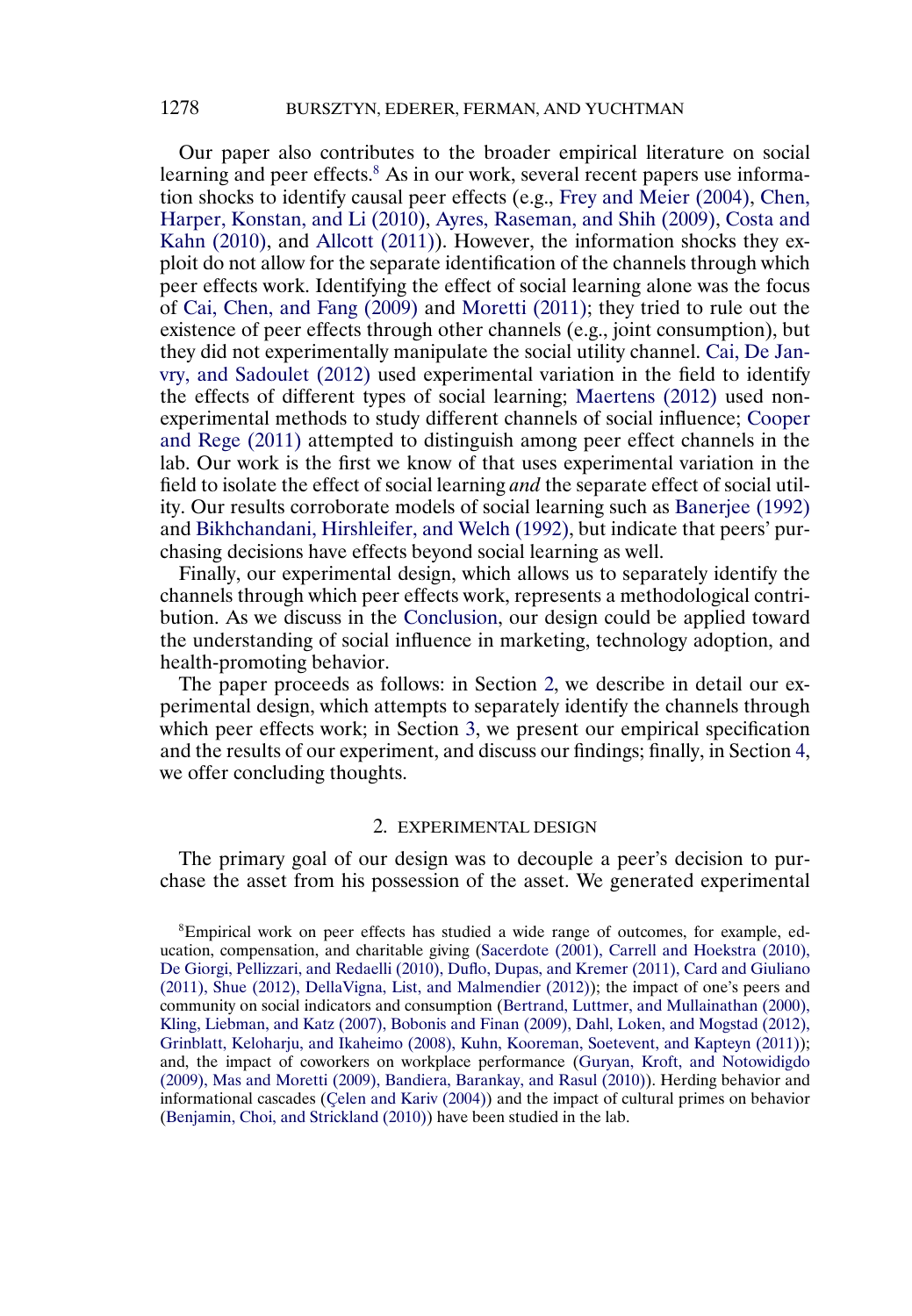conditions in which individuals would make decisions: (i) uninformed about any choices made by their peer; (ii) informed of their peer's revealed preference to purchase an asset, but the (randomly determined) inability of the peer to make the investment; and, (iii) informed of their peer's revealed preference to purchase an asset, and the peer's (randomly determined) successful investment.

#### 2.1. *Designing the Asset*

The asset being offered needed to satisfy several requirements. Most fundamentally, there needed to be a possibility of learning from one's peers' decisions. In addition, because many of our comparisons of interest are among investor 2's whose associated investor 1's chose to purchase the asset, the asset needed to be sufficiently desirable that *enough* investor 1's would choose to purchase it. To satisfy these requirements, the brokerage created a new, risky asset specifically for this study. The asset is a combination of an activelymanaged, open-ended long/short mutual fund and a real estate note (*Letra de Crédito Imobiliário*, or LCI) for a term of one year. The long/short fund seeks to outperform the interbank deposit rate (CDI, *Certificado de Depósito Interbancário*) by allocating investment funds to fixed-income assets, equity securities, and derivatives. The LCI is a low-risk asset that is attractive to personal investors because it is exempt from personal income tax; it can be thought of as an appealing, high-yield CD.

The LCI offered in this particular combination had somewhat better terms than the real estate notes that were usually offered to clients of the brokerage, thus generating sufficient demand to meet the experiment's needs. First, the return of the LCI offered in the experiment was 98% of the CDI, while the best LCI offered to clients outside of the experiment had a return of 97% of the CDI. In addition, the brokerage firm usually required a minimum investment of R\$10,000 to invest in an LCI, while the offer in the experiment reduced the minimum investment threshold to R\$1,000 (the long/short fund also required a minimum investment of R\$1,000). The brokerage piloted the sale of the asset (without using a lottery to determine possession), to clients other than those in the current study, in order to ensure a purchase rate of around 50%.

Another requirement was that there be no secondary market for the asset, for several reasons. First, we hoped to identify the impact of learning from peers' decisions to purchase the asset, rather than learning from peers based on their experience possessing the asset. Investor 2 may have chosen not to purchase the asset immediately, in order to talk with investor 1, then purchase the asset from another investor. We wished to rule out this possibility. In addition, we did not want peer pairs to jointly make decisions about selling the asset. Finally, we did not want investor 2 to purchase the asset in hopes of selling it to investor 1 when investor 1's investment choice was not implemented by the lottery. In response to these concerns, the brokerage offered the asset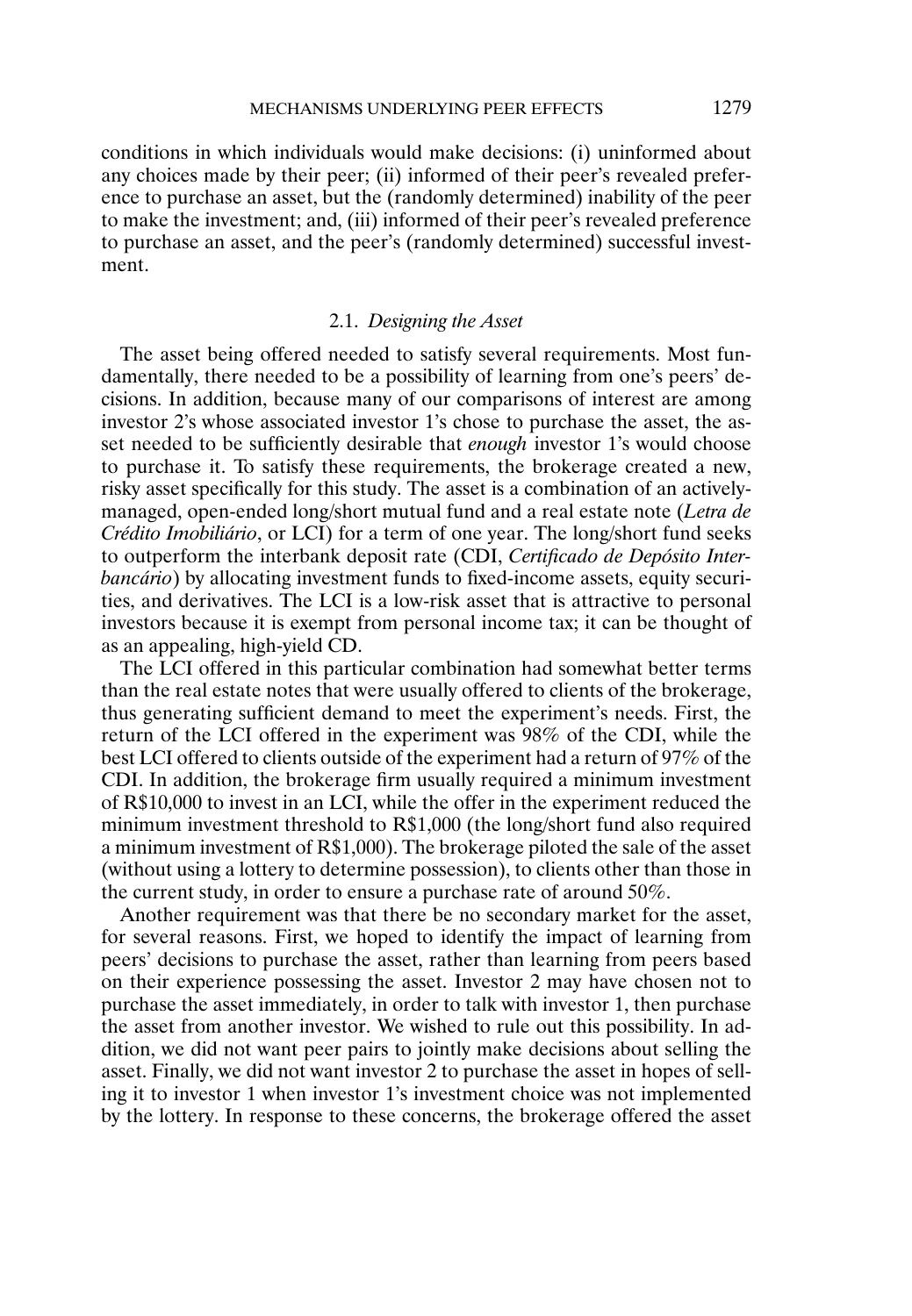only at the time of their initial phone call to the client and structured the asset as having a fixed term with no resale.

A final requirement, given our desire to decouple the purchase decision from possession, was that there must be limited entry into the fund to justify the lottery to implement purchase decisions. The brokerage was willing to implement the lottery design required, justified by the supply constraint for the asset they created. At the individual level, the maximum investment in the LCI component was set at R\$10,000.

#### 2.2. *Selling the Asset*

To implement the study, we designed (in consultation with the financial brokerage) a script for sales calls that incorporated the randomization necessary for our experimental design (the translated script is available in Appendix  $C$ ).<sup>9</sup> The brokerage required that calls be as natural as possible: sales calls had frequently been made by the brokerage in the past, and our script was made as similar as possible to these more typical calls. In addition, the experimental calls were made by the individual brokers who were accustomed to working with the clients they called as part of the study. Thus, we (and the brokerage) expected that clients would trust the broker's claims about their peer's choices, and to believe that the lottery would be implemented as promised.

Between January 26 and April 3, 2012, brokers called 150 pairs of clients whom the brokerage had previously identified as having a social connection (48% are members of the same family, and 52% are friends; see Appendix Table A.I).<sup>10</sup> Information on these clients' social relationships was available for reasons independent of the experiment: the firm had made note of referrals made by clients in the past. This is particularly important because clients' social relationships would not have been salient to those whose sales call did not include any mention of their peer. We thus believe that without any mention of the offer being made to the other member of the peer pair, there should be practically no peer effect.<sup>11</sup>

<sup>9</sup>We created the script using Qualtrics, a web-based survey platform. Occasionally, Qualtrics was abandoned when the website was not accessible, and the brokers used Excel to generate the randomization needed to execute the experimental design. Treatment effects are very similar if we restrict ourselves to the Qualtrics calls (results available upon request).

<sup>10</sup>The sample size was limited by the number of previously identified socially-related pairs of clients, as well as the brokerage's willingness to commit time to the experiment. The brokerage agreed (in advance of the calls) to reach 300 clients. A photo of the brokerage making sales calls as part of the experiment (with our research assistant present) is included in Appendix C (see Figure C.1).

 $11$ We also asked the brokerage if any investor spontaneously mentioned their peer in the sales call, and the brokerage indicated that this never occurred. If an individual in condition *A* had thought about his peer's potential offer and purchase of the same asset, our measured peer effects would be attenuated.

<span id="page-8-0"></span>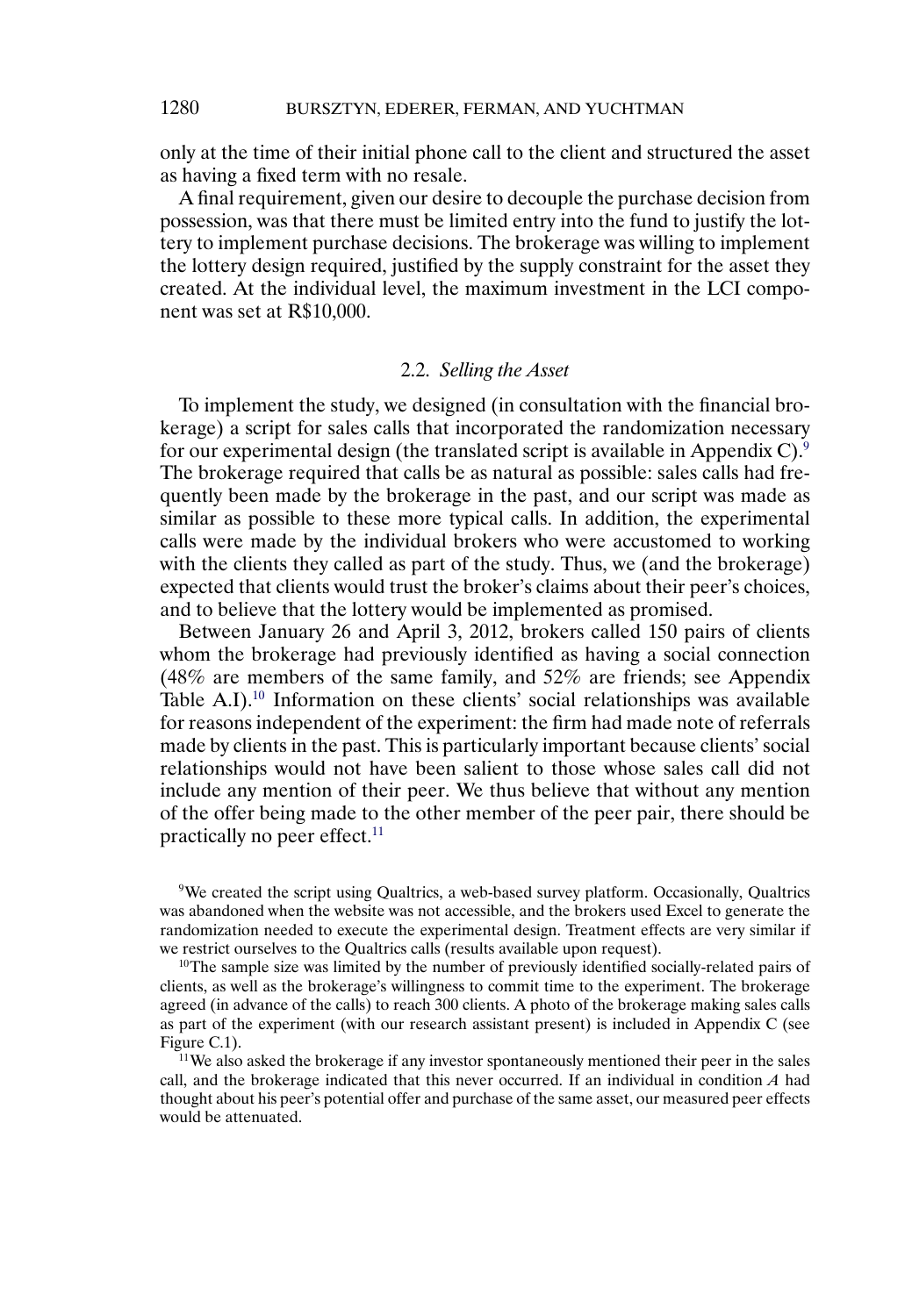One member of the pair was randomly assigned to the role of "investor 1," and the other assigned to the role of "investor 2."12 Investor 1 was called by the brokerage and given the opportunity to invest in the asset without any mention of their peer. The calls proceeded as follows. The asset was first described in detail to investor 1. After describing the investment strategy underlying the asset, the investor was told that the asset was in limited supply; in order to be fair to the brokerage's clients, any purchase decision would be confirmed or rejected by computerized lottery (this is not as unusual as it may appear; for example, [Instefjord, Coakley, and Shen \(2007\)](#page-28-0) described the use of lotteries to allocate shares when IPO's are oversubscribed). If the investor chose to purchase the asset, he was asked to specify a purchase amount (investors were not allowed to convert existing investments with the brokerage, and thus allocated new resources in order to purchase the asset). Then, a computer would generate a random number from 1 to 100 (during the phone call), and if the number was greater than 50, the investment would be authorized.<sup>13</sup>

Following the call to investor 1, the same broker called the associated investor 2. The brokers were told that, for each pair, both investors had to be contacted *on the same day* to avoid any communication about the asset that might contaminate the experimental design. Only 6 out of 150 investor 2's had communicated with their associated investor 1's about the asset prior to the phone call from the brokerage (dropping these six observations does not affect any of our results). If the broker did not succeed in reaching investor 2 on the same day as the associated investor 1, the broker would not attempt to contact him again; this outcome occurred for 12 investor 1's, who are not included in our empirical analysis. Thus, brokers called 162 investor 1's in order to attain our sample size of 150 pairs successfully reached.

When the broker reached investor 2, he began the script just as he did for investor 1: describing the asset, including the lottery to determine whether a purchase decision would be implemented. Next, during the call, the broker implemented the experimental randomization and attempted to sell the asset under the experimentally prescribed conditions (described next). If investor 2 chose to purchase the asset, a random number was generated to determine whether the purchase decision would be implemented, just as was the case for investor 1.

 $12A$  comparison of the characteristics of investor 1's and investor 2's can be seen in Appendix Table A.II, columns 1 and 2. The randomization resulted in a reasonable degree of balance across groups: four of five tests of equality of mean characteristics across groups have  $p$ -values above 0.10. One characteristic, gender, is significantly different across groups.

<sup>13</sup> Among investor 1's who wanted to purchase the asset, a comparison of the characteristics of investor 1's whose purchase decision was authorized and investor 1's whose purchase decision was not authorized can be seen in Appendix Table A.II. The randomization resulted in a reasonable degree of balance across groups: five of six tests of equality of mean characteristics across groups have *p*-values above 0.10. One characteristic, gender, is significantly different across groups.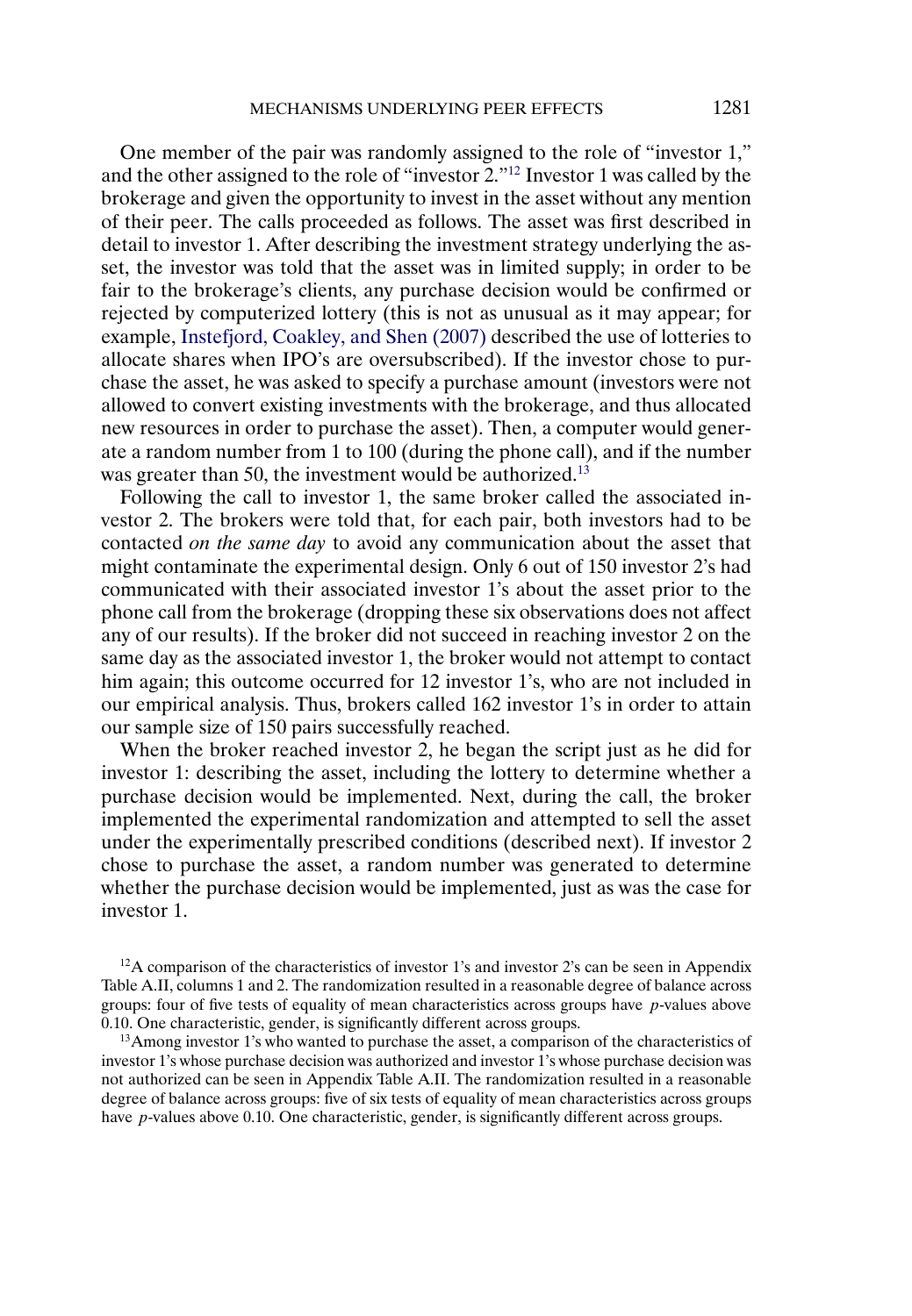## <span id="page-10-0"></span>1282 BURSZTYN, EDERER, FERMAN, AND YUCHTMAN

## 2.3. *Randomization Into Experimental Conditions*

The experimental conditions were determined as follows. Among the group of investor 1's who chose to purchase the asset, their associated investor 2's were randomly assigned to receive information about investor 1's choice and the lottery outcome, or to receive no information. There was thus a "double randomization"—first, the lottery determining whether investor 1 was able to make the investment, and second, the randomization determining whether investor 2 would be informed about investor 1's investment choice and the outcome of the first lottery.

This process assigns investor 2's whose associated investor 1's chose to purchase the asset into one of three conditions (refer to Figure [1\)](#page-4-0); investor characteristics across the three experimental conditions can be seen in Table I (we generally present means of the various investor characteristics, with the exception of the earnings variable, the median of which is shown in order to mitigate the influence of outliers). One-third were assigned to the "no information,"

|                                                   |                  |                  | Investor 2 Conditional on Investor 1 Wanted to Purchase the Asset |                                  |      |      |      |          |
|---------------------------------------------------|------------------|------------------|-------------------------------------------------------------------|----------------------------------|------|------|------|----------|
|                                                   | Condition $A$    | Condition $B$    | Condition $C$                                                     | <i>p</i> -Value of Test:         |      |      |      |          |
|                                                   | $N = 26$<br>(1)  | $N = 24$<br>(2)  | $N=28$<br>(3)                                                     | $A=B=C$ $A=B$ $A=C$ $B=C$<br>(4) | (5)  | (6)  | (7)  | N<br>(8) |
| Age                                               | 37.92<br>(2.16)  | 34.50<br>(2.55)  | 36.75<br>(2.98)                                                   | 0.59                             | 0.31 | 0.75 | 0.57 | 78       |
| Gender $(= 1$ if male)                            | 0.654<br>(0.095) | 0.667<br>(0.098) | 0.607<br>(0.094)                                                  | 0.90                             | 0.93 | 0.73 | 0.66 | -78      |
| Married                                           | 0.385<br>(0.097) | 0.250<br>(0.090) | 0.357<br>(0.092)                                                  | 0.56                             | 0.31 | 0.84 | 0.41 | -78      |
| Single                                            | 0.538<br>(0.100) | 0.708<br>(0.095) | 0.643<br>(0.092)                                                  | 0.47                             | 0.22 | 0.44 | 0.62 | - 78     |
| Earnings                                          | 4,000<br>(782)   | 4,000<br>(534)   | 4,500<br>(1,941)                                                  | 0.81                             | 0.79 | 0.68 | 0.52 | -67      |
| Relationship with<br>investor $1 (= 1$ if family) | 0.46<br>(0.10)   | 0.67<br>(0.10)   | 0.46<br>(0.10)                                                    | 0.24                             | 0.15 | 0.98 | 0.14 | -78      |

TABLE I COVARIATES BALANCE<sup>a</sup>

 $a$ The sample is conditioned on investor 2's whose associated investor 1's wanted to purchase the asset. Those in condition *A* had no information about their peers. Those in condition *B* had information that their peers wanted to purchase the asset but had that choice rejected by the lottery. Those in condition *C* had information that their peers wanted and received the asset. Each line presents averages of the corresponding variable for each treatment group. Robust standard errors in parentheses. For each variable, the  $p$ -value of an  $F$ -test that the mean of the corresponding variable is the same for all treatment groups is presented in column 4. The p-values of F-tests on pairwise treatment group comparisons are presented in columns 5 to 7. For earnings, we present the median and the p-value of a test that the median of this variable is the same for all treatment groups. The sample size for the earnings variable is smaller due to missing values.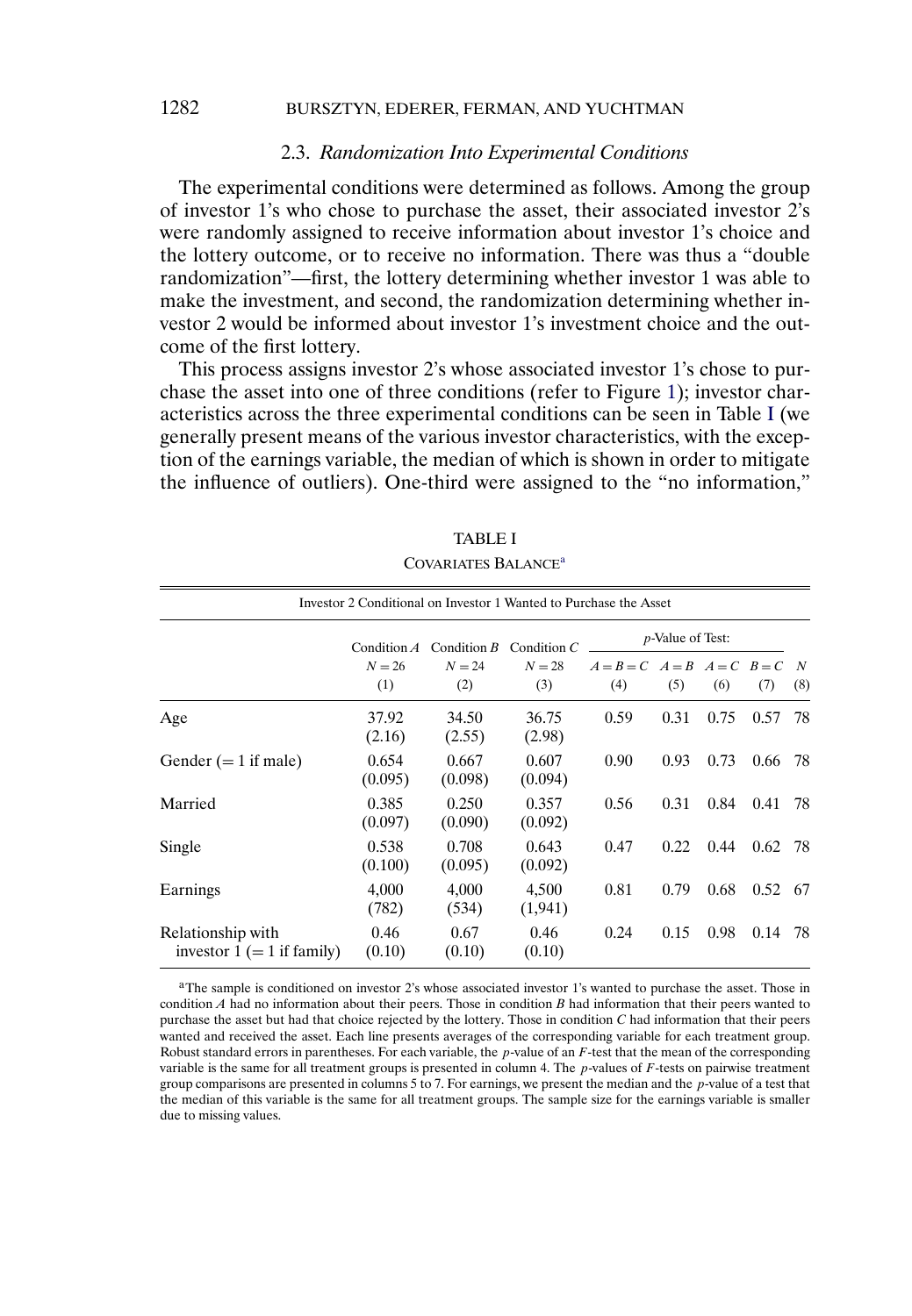<span id="page-11-0"></span>control, condition *A*. Half of these come from the pool of investor 2's paired with investor 1's who wanted the asset but were not authorized to make the investment, and half from those paired with investor 1's who wanted to make the investment and were authorized to make it. Investor 2's in condition *A* were offered the asset just as was investor 1, with no mention of an offer made to their peer.

Two-thirds received information about their peer's decision to purchase the asset (but not the magnitude of the desired investment), as well as the outcome of the lottery that determined whether the peer was allowed to invest. The randomization resulted in approximately one-third of investor 2's in condition *B*, in which they were told that their peer purchased the asset, but had that choice rejected by the lottery. The final third of investor 2's were in condition *C*, in which they were told that their peer purchased the asset, and had that choice implemented by the lottery.

The three conditions of investor 2's whose associated investor 1's wanted to purchase the asset are the focus of our analysis. Given the double randomization in our experimental design, investor 2's in conditions *A*, *B*, and *C* should have similar observable characteristics, and should differ only in the information they received. As a check of the randomization, we present in Table [I](#page-10-0) the individual investors' characteristics for each of the three groups, as well as tests of equality of the characteristics across groups. As expected from the random assignment, the sample is well balanced across the baseline variables.

Along with the three conditions of interest, in some analyses we will consider those investor 2's whose associated investor 1 chose not to invest in the asset (the characteristics of these investor 2's can be seen in Appendix Table A.I, column 7). We assign these investor 2's to their own "negative selection" condition *A*neg, in which they receive no information about their peer. We did not reveal their peers' choices because the brokerage did not want to include experimental conditions in which individuals learned that their peer *did not* want the asset. These individuals were offered the asset in exactly the same manner as were investor 1's and investor 2's in condition *A*. We refer to this condition as "negative selection," because the investor 2's in condition *A*neg are those whose peers specifically chose *not* to purchase the asset.

Our experimental design allows us to estimate overall peer effects, and to disentangle the channels through which peers' purchases affect investment decisions. A comparison of those in conditions *A* and *C* reveals the standard peer effect. A comparison of investors in conditions *A* and *B* allows us to estimate the impact of social learning resulting from a peer's decision *but without possession*. Comparing investor 2's in conditions *B* and *C* will then allow us to estimate the impact of a peer's *possession alone*, over and above learning from a peer's decision.14 In addition to identifying these peer effects, we will exam-

<sup>14</sup>It is important to emphasize that our estimated effect of possession is conditional on investor 2 having learned about the asset from the revealed preference of investor 1 to purchase the asset.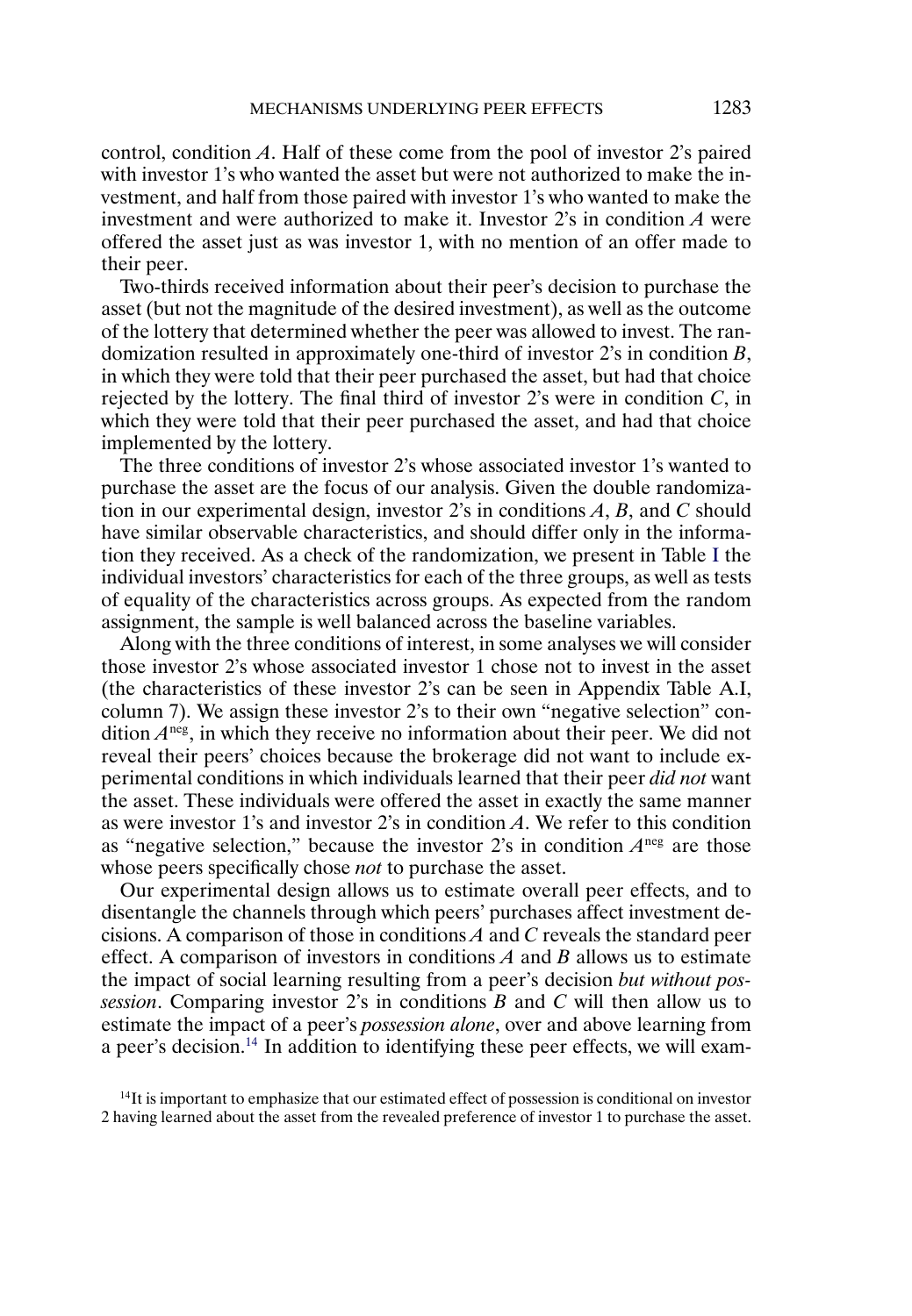<span id="page-12-0"></span>1284 BURSZTYN, EDERER, FERMAN, AND YUCHTMAN

ine the role of selection into peer pairs according to preferences, by comparing investor 2's in condition *A* to those in the condition  $\hat{A}^{\text{neg}}$ .

## 2.4. *Follow-Up Survey*

Between November 26 and December 7, 2012, the brokerage conducted a follow-up survey with a subset of the clients from the main study; investors were told (truthfully) that the brokerage wished to learn about its clients in order to provide them with more individualized services and information. The follow-up survey was conducted with two primary goals for the purposes of our work: first, to measure investors' financial sophistication; and second, to collect information that could be used to better understand the decision making processes behind the choices of investor 2's (for the English language survey questionnaires, see Appendix C).

In our analysis below, we examine heterogeneity in social learning effects among investor 2's in conditions *A* and *B*, depending on whether investor 2, or the associated investor 1, is financially sophisticated. To measure the relevant set of investors' financial sophistication, the brokerage contacted the investor 2's in conditions *A* and *B*, as well as their associated investor 1's, and asked them to assess their own financial knowledge; in addition, the brokerage asked these investors a series of objective questions measuring financial literacy.15 For summary statistics on the financial sophistication survey questions, see Appendix Table A.III, Panel A.

We also collected survey evidence that can help us understand the decision making of investor 2's across experimental conditions *A*, *B*, and *C*. In particular, we asked about several aspects of investors' decisions: (i) how investors viewed the lottery that determined whether purchase decisions were implemented (surveying investors in conditions  $A, B$ , and  $C$ ); (ii) how investors responded to information about their peer's purchase decision and lottery result, as well as whether the information provided by brokers was credible (surveying investors in conditions *B* and *C*); (iii) whether investors' decisions were specifically affected by their peer's lost lottery (condition *B*); and, (iv) whether social utility considerations affected investors' decisions to purchase the asset (investors in condition *C* who chose to purchase the asset). For summary

One might imagine that the effect of possession of the asset by investor 1 *without* any revealed preference to purchase the asset could be different. It is also important to point out that the estimated effect of "possession" is difficult to interpret quantitatively: the measured effect is bounded above by 1 minus the take-up in condition *B*, working against finding any statistically significant peer effects beyond social learning.

<sup>&</sup>lt;sup>15</sup>The specific questions come from the National Financial Capability Survey (translated into Portuguese), and have been used in studies both in the United States and in other countries [\(Lusardi and Mitchell](#page-29-0) [\(2011a,](#page-29-0) [2011b\)](#page-29-0)). Investor 2's other than those in conditions *A* and *B*, and investor 1's other than those associated with investor 2's in conditions *A* and *B*, were not asked these financial sophistication questions to reduce the brokerage's time commitment to the followup survey.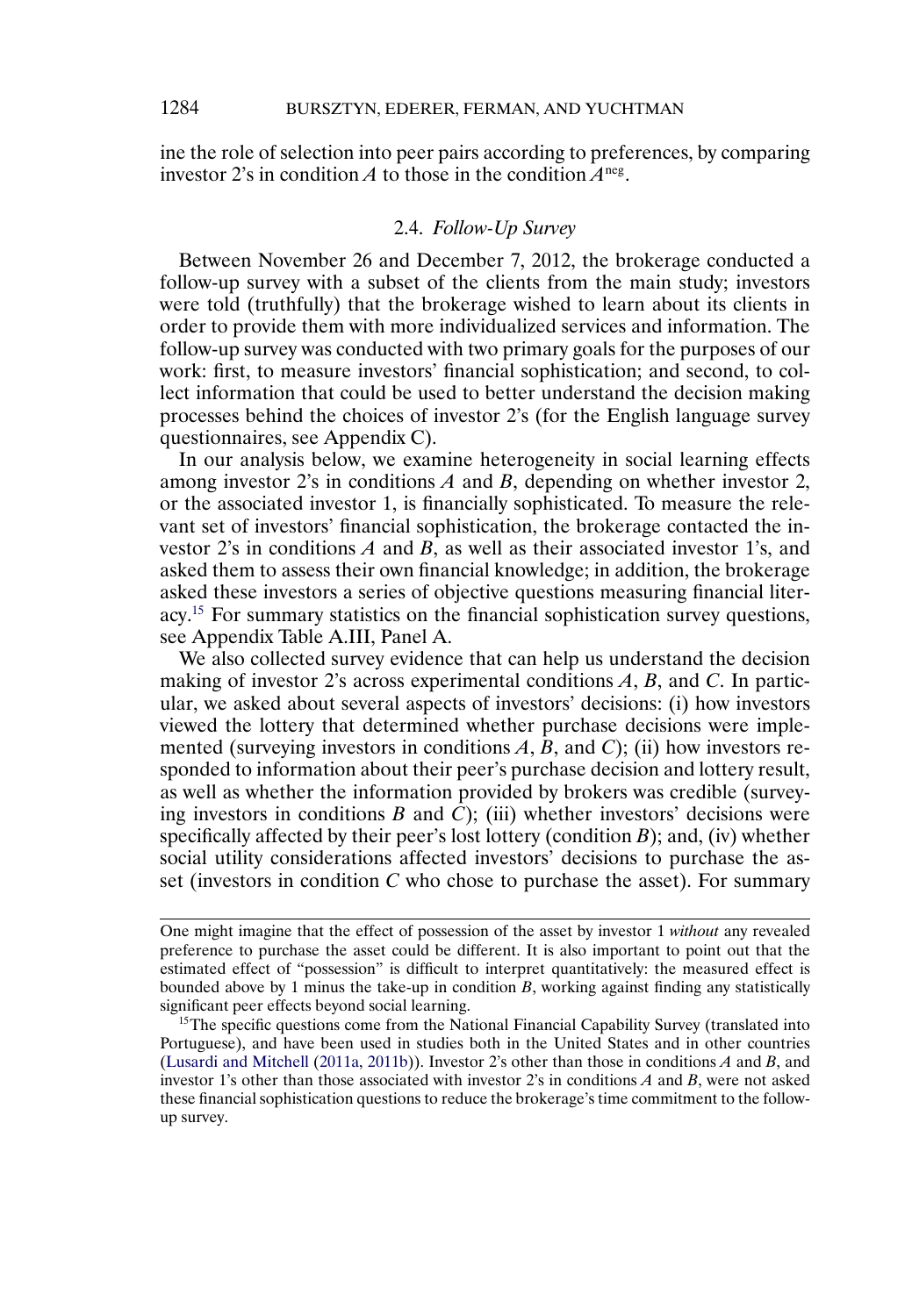<span id="page-13-0"></span>statistics on the decision making survey questions, see Appendix Table A.III, Panel B.

It is important to highlight two weaknesses of the follow-up survey. First, investors may have responded in ways that they thought would please the surveyor. It is important to note, however, that the vast majority (over 90%) of survey calls were *not* made by the investor's usual broker, but by another broker at the firm, with whom investors did not have a personal relationship. This mitigates concerns about surveyor demand effects (results are very similar excluding surveys in which the survey was conducted by the broker who made the experimental sales call; see Appendix Table A.IV). In addition, many of the questions asked, such as those regarding financial sophistication or the updating of beliefs, did not have an answer that would be viewed more favorably by the brokerage. Second, the questions aimed at understanding investors' decision making were not open-ended, but were directed toward the mechanisms of interest. This was necessary in order to limit the time committed by the brokerage (and investors) to the follow-up survey, and to reduce the amount of noise present in the survey responses. These weaknesses should be kept in mind when interpreting the follow-up survey evidence.

The brokerage conducted the follow-up survey over the phone, calling investor 2's in conditions *A*, *B*, and *C*, and investor 1's associated with investor 2's in conditions *A* and *B*, up to three times each; the brokerage was able to reach 90.4% of the investors called.

#### 3. EMPIRICAL ANALYSIS

#### 3.1. *Regression Specification*

To identify the experimental treatment effects, we estimate regression models of the following form:

(1) 
$$
Y_i = \alpha + \sum_c \beta_c I_{c,i} + \gamma' \mathbf{X}_i + \varepsilon_i.
$$

 $Y_i$  is an investment decision made by investor *i*; in much of our analysis it is a dummy variable indicating whether investor  $i$  wanted to purchase the asset, but we also consider the quantity invested, as well as an indicator that the investment amount was greater than the minimum required. The variables  $I_{ci}$ are indicators for investor  $i$  being in category  $c$ , where  $c$  indicates the experimental condition to which investor  $i$  was assigned. In all of our regressions, the omitted category of investors to which the others are compared is investor 2's in condition *A*: investor 2's associated with a peer who wanted to purchase the asset, but who received no information about their peer. In much of our analysis, we focus on investor 2's, so  $c \in \{$ condition *B*, condition *C*, condition  $A^{neg}\}.$ In some cases, we include investor 1's in our analysis, and they will be assigned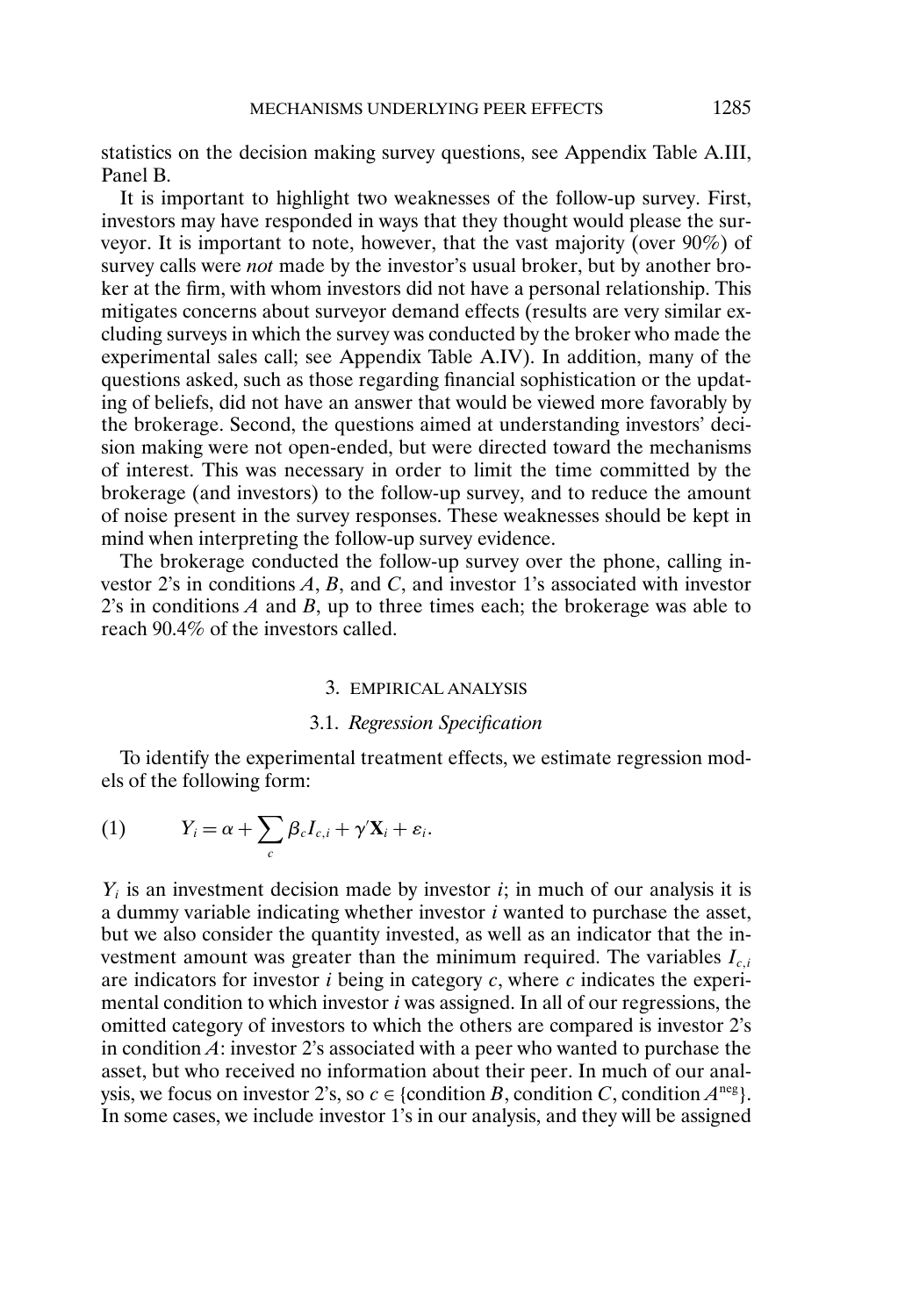<span id="page-14-0"></span>1286 BURSZTYN, EDERER, FERMAN, AND YUCHTMAN

their own category c. Finally, in some specifications we include control variables:  $X_i$  is a vector that includes broker fixed effects and investor characteristics.

#### 3.2. *Empirical Estimates of Peer Effect Channels*

We first present the treatment effects of interest using an indicator of the investor's purchase decision as the outcome variable, and various specifications estimated using OLS, in Table II (results are very similar using probit or logit models; see Appendix Tables A.V and A.VI). We begin by estimating a model using only investor 2's and not including any controls, in Table II, column 1. These results are equivalent to comparing means in the raw data (which are presented in Appendix Figure A.1). Treatment effects are estimated relative

TABLE II PEER EFFECTS, SOCIAL LEARNING, SOCIAL UTILITY, AND SELECTION: TAKE-UP RATES<sup>a</sup>

| Dependent Variable: Wanted to Purchase the Asset                |                       |                       |                       |                       |
|-----------------------------------------------------------------|-----------------------|-----------------------|-----------------------|-----------------------|
|                                                                 | (1)                   | (2)                   | (3)                   | (4)                   |
| Learning alone<br>(condition $B$ – condition $A$ )              | $0.285**$<br>(0.136)  | $0.298**$<br>(0.140)  | $0.328**$<br>(0.134)  | $0.278**$<br>(0.127)  |
| Learning and possession<br>(condition $C$ – condition A)        | $0.505***$<br>(0.110) | $0.540***$<br>(0.122) | $0.552***$<br>(0.123) | $0.500***$<br>(0.111) |
| Negative selection<br>(condition $A^{neg}$ – condition A)       | $-0.034$<br>(0.114)   | 0.011<br>(0.124)      | $-0.005$<br>(0.118)   | 0.042<br>(0.117)      |
| Investor 1                                                      |                       |                       |                       | 0.128<br>(0.106)      |
| Possession alone<br>(condition $C$ – condition B)               | $0.220**$<br>(0.106)  | $0.242**$<br>(0.109)  | $0.224*$<br>(0.124)   | $0.222**$<br>(0.108)  |
| Mean (no information; peer chose the asset)<br>(condition $A$ ) |                       |                       | 0.423<br>(0.099)      |                       |
| Broker fixed effects                                            | No                    | Yes                   | Yes                   | Yes                   |
| Controls                                                        | N <sub>0</sub>        | N <sub>0</sub>        | Yes                   | Yes                   |
| N<br>$R^2$                                                      | 150<br>0.186          | 150<br>0.228          | 150<br>0.283          | 300<br>0.219          |

<sup>a</sup>Column 1 presents the results of a regression of a dummy variable equal to 1 if the investor wanted to purchase the asset on a dummy for condition *C*, a dummy for condition *B*, and a dummy indicating whether the associated investor 1 did not want to purchase the asset (condition  $A^{neg}$ ). Investor 2's in condition A is the omitted group. This regression uses only the sample of investor 2's. The regression presented in column 2 includes broker fixed effects. The regression presented in column 3 includes the covariates presented in Table [I.](#page-10-0) We did not include earnings, as this would reduce our sample size (results including earnings are similar). The regression presented in column 4 combines the sample of investors 1 and 2, and includes an indicator variable for investor 1. Standard errors are clustered at the pair level. In all columns, "Possession alone" gives the difference between the coefficient on "Learning and possession" and the coefficient on "Learning alone." <sup>∗</sup> significant at 10%; ∗∗ significant at 5%; ∗∗∗ significant at 1%.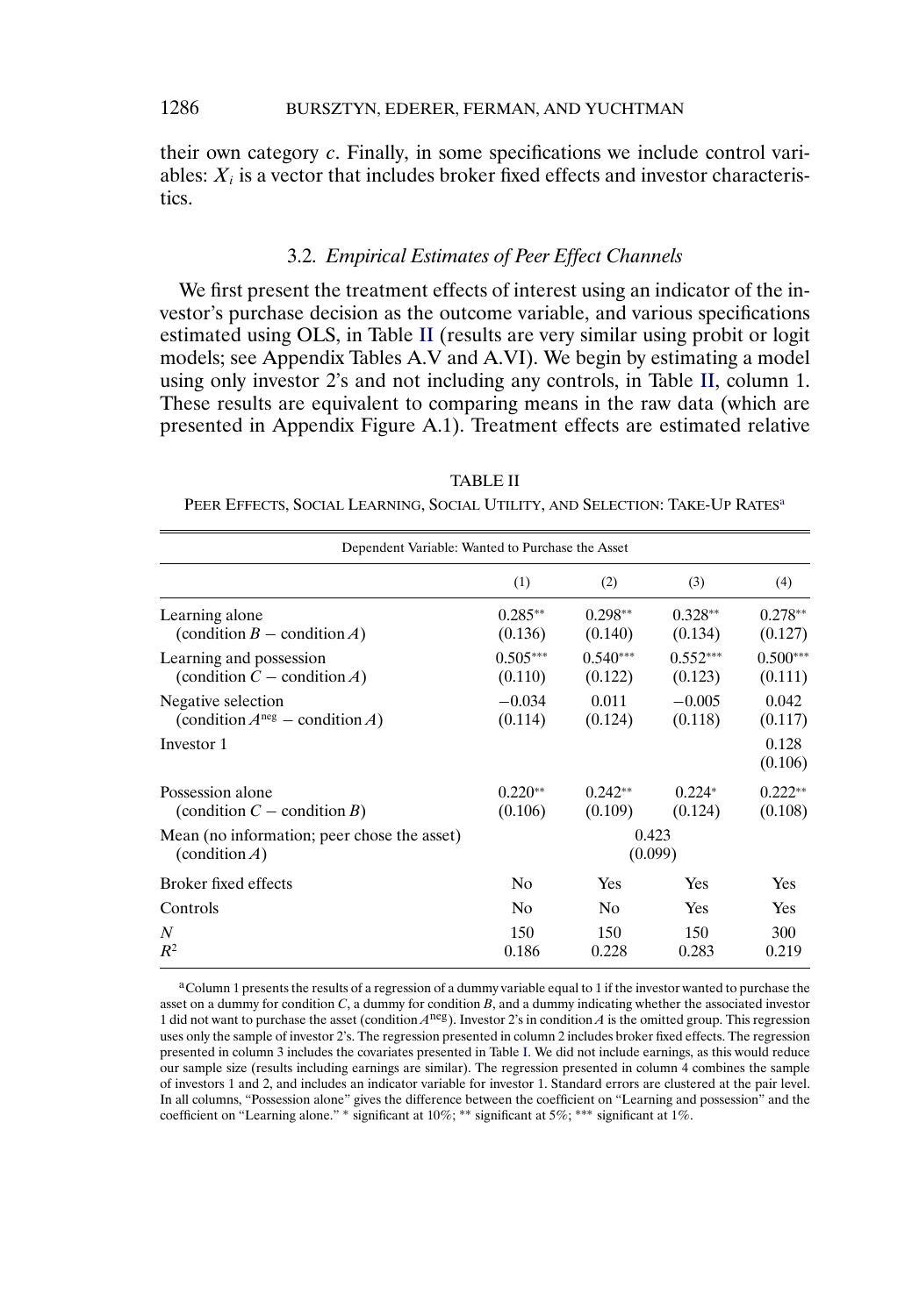to the omitted category, investor 2's in condition *A*, who had a take-up rate of 42%. In the "social learning alone" condition *B*, the take-up rate increased to 71%, and the nearly 30 percentage point increase is statistically significant; in the "social learning plus social utility" condition  $C$ , the take-up rate was 93%, significantly larger than the take-up rate in *both* conditions *A* and *B*. 16 These differences represent economically and statistically significant overall peer effects and indicate that social learning *without possession* affects the investment decision, as does possession *beyond* social learning. Finally, the coefficient on the indicator for condition  $A^{neg}$  is economically small, and it is not statistically significant, suggesting that "selection" effects are small in our setting.

A natural question about Table [II](#page-14-0) is whether our statistical inferences are sound, given the relatively small number of observations in each experimental condition. As an alternative to standard *t*-tests to determine statistical significance, we ran permutation tests with 10,000 repetitions for pairwise comparisons of take-up rates across conditions  $A$ ,  $B$ ,  $C$ , and  $A<sup>neg</sup>$ . To run the permutation tests, we randomly assign "placebo treatment" status to investors in the conditions of interest, 10,000 times, and calculate a distribution of "placebo treatment effects." We then compare the size of the treatment effects we find using the *actual* treatment assignment to the distribution of "placebo treatment effects." While the permutation test is *not* an exact test, it can complement our inferences using  $t$ -tests. For our main comparisons, we find  $p$ -values that are trivially larger using permutation tests than using t-tests, but our inferences are unchanged, suggesting that inferences using t-tests are valid (see Appendix Table A.VIII, Panel A, column 1).

We next present regression results including broker fixed effects (Table [II,](#page-14-0) column 2) and including both broker fixed effects and baseline covariates (column 3); then, we estimate a regression including these controls and using the combined sample of investor 1's and investor 2's in order to have more precision (column 4). The overall peer effect, as well as the individual social learning and social utility channels, estimated using these alternative models are very

<sup>16</sup>The *p*-value from a test of equality between take-up rates in conditions *A* and *C*—the overall peer effect—is 0.000. The p-value from a test that condition *B* equals condition *A*—social learning alone—is 0.043. The p-value from a test that condition *C* equals condition *B*—possession's effect above social learning—is 0.044. Note that one might wish to compare take-up rates in conditions *B* and *C* to a broader "no information" control group than condition *A*. We use data on investors 1's to estimate the take-up rate of positively-selected individuals using GMM, imposing the overidentifying restriction that investor 1's take-up rate is a weighted average of investor 2's in conditions  $A$  and  $A^{neg}$ . While social learning effects are smaller, our results are qualitatively unchanged (see Appendix Table A.VII). We prefer using individuals in condition *A* as the control group, as it is most internally valid: investor 1's calls came earlier in the day than calls to investor 2's, and did not include the information randomization that was part of the calls made to the latter (a test of the overidentifying restriction in the GMM model also nearly rejects the null).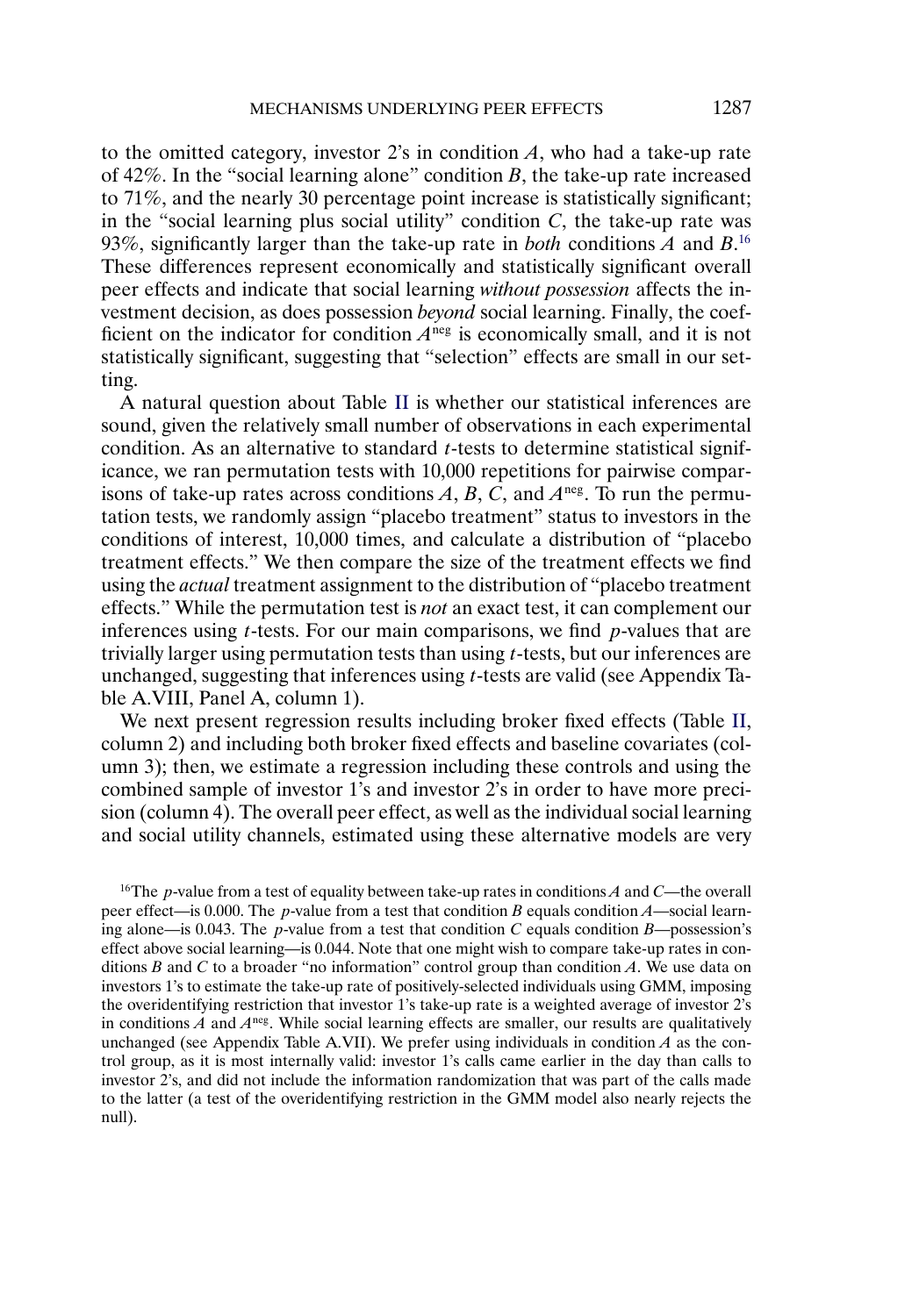similar across specifications (consistent with successful randomization across conditions).17

We now delve more deeply into our data, and analyze investors' responses to the follow-up survey, in order to better understand the treatment effects we observe. We first present additional evidence on each of the two channels of social influence we study. Then, we discuss potential concerns with our experimental design and the interpretation of our results.

## 3.3. *Understanding the Social Learning Treatment Effects*

## *Heterogeneity of Social Learning Effects by Financial Sophistication*

When observing a peer's purchase of an asset, an investor with greater financial sophistication (and therefore a more precise signal of asset quality) should put less weight on information derived from their peer's revealed preference, relative to his own signal of the quality of the asset. Similarly, the information conveyed by the revealed preference of one's peer should be more influential if this peer is more financially sophisticated, and is thus likely to have received a more precise signal of the asset's quality (see Appendix B for a formal treatment of these arguments). We thus expect that the social learning channel should be more important for less financially sophisticated investor 2's, and when investor 1's were more financially sophisticated.

It is important to keep in mind that financial sophistication is not randomly assigned in our study, so it might be correlated with some other, unobserved characteristic. In addition, testing for heterogeneous treatment effects divides our sample into small cells; thus, evidence of heterogeneous treatment effects should be interpreted cautiously. Small cell sizes also prevent us from combining into a single analysis the study of social learning *by* sophisticated and unsophisticated investors with the study of social learning *from* sophisticated and unsophisticated investors. Still, exploring heterogeneous treatment effects is both interesting from a theoretical standpoint—since it is a natural extension of a social learning framework—and it can also provide suggestive evidence that our measured social learning treatment effects are not driven by other factors.

We construct two measures of investors' financial sophistication using responses to several questions included in our follow-up survey (for the English version of the questionnaire used in the survey, see Appendix C; for summary statistics on the financial sophistication survey questions, see Appendix Table A.III, Panel A). Our first measure captures investors' self-assessments of

<sup>17</sup>Examining alternative outcomes—the amount investors chose to invest in the asset, or a dummy variable indicating whether the investment amount was greater than the minimum required—yields very similar results (see Appendix Figure A.2 and Table A.IX; for p-values calculated using permutation tests, see Table A.VIII, Panel A, columns 2–3).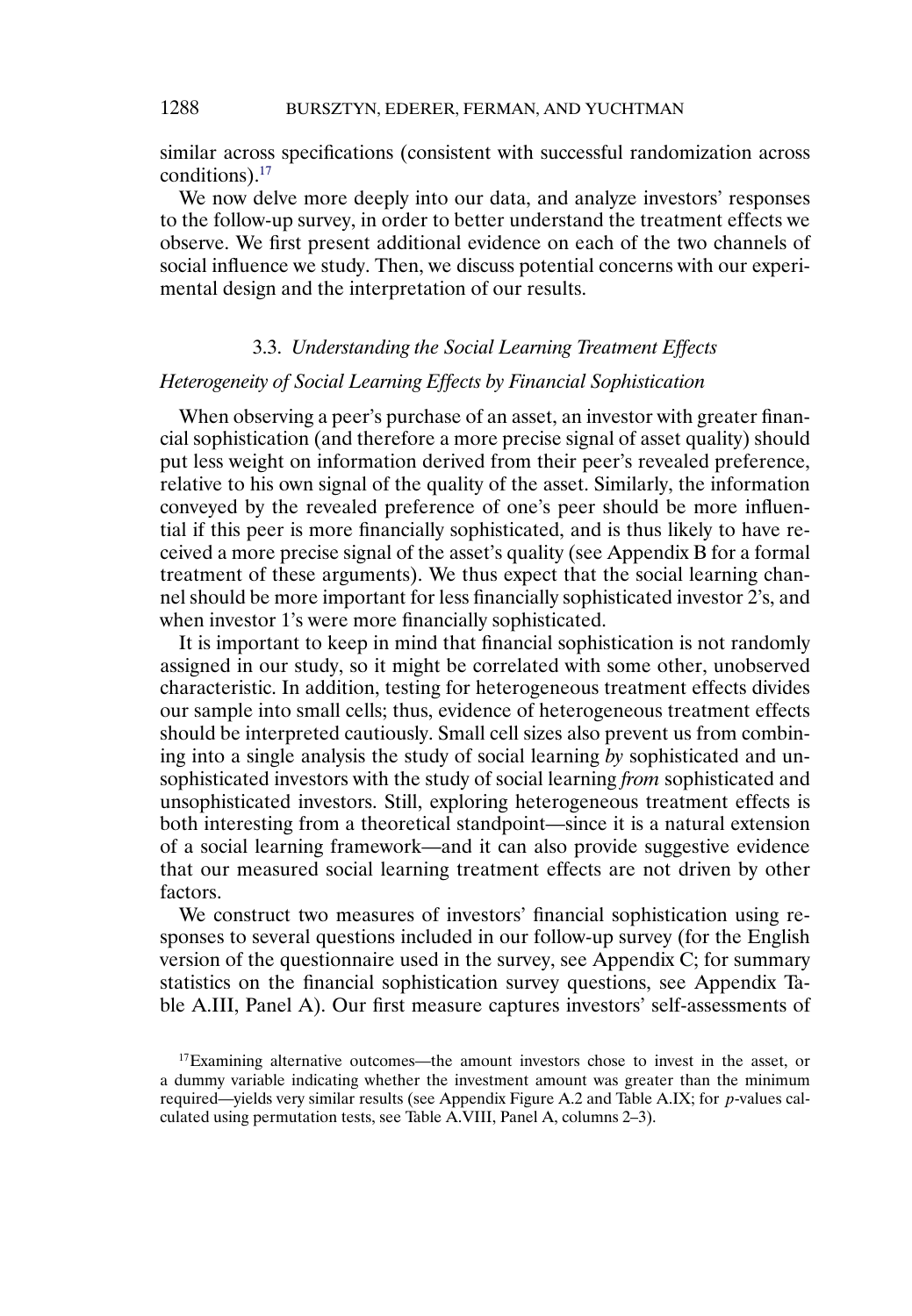their financial sophistication, on a 1 to 7 scale. We define "financially sophisticated" investors as those who reported a number greater than or equal to 4, producing the most even split of our sample. Our second measure captures investors' objective financial knowledge, based on four questions testing respondents' understanding of important concepts for investing: compounding; inflation; diversification; and, the relationship between bond prices and interest rates. The objective measure defines "financially sophisticated" investors as those who correctly answered three or more questions, again producing the most even split of our sample. Our two measures of financial sophistication have a correlation of around 0.4 within-investor; across peers in each pair, the correlation is just 0.06 for the self-assessed measure, and −0.11 for the objective measure. For brevity, in the text we will present tests of heterogeneity in social learning across both investor 1's and investor 2's levels of financial sophistication using only the self-assessed measure (in Appendix Table A.X, we present the same specifications shown in the text, but using the objective measure, and our results are very similar).

We present regression estimates of social learning effects (estimated from the sample of investor 2's in conditions  $A$  and  $B$ ), with the take-up rate as the outcome variable, for different categories of investor 2's. In Table [III,](#page-18-0) Panel A, we present social learning treatment effects estimated from regressions without controls (i.e., comparisons of means). In columns 1–2, we estimate separate social learning effects for financially sophisticated and financially unsophisticated investor 2's, respectively. We regress the investment decision dummy variable on a "financially sophisticated" indicator; an interaction between a condition *B* indicator and the financially sophisticated indicator; and, an interaction between a condition *B* indicator and a "financially unsophisticated" indicator. In columns 4–5, we estimate separate social learning effects for investor 2's associated with financially sophisticated and financially unsophisticated investor 1's, respectively. We estimate regressions analogous to columns 1–2, but substitute indicators of the associated investor 1's financial sophistication for the indicators of investor 2's financial sophistication. Panel B presents estimated social learning effects from models that include baseline controls and broker fixed effects.

The results in Table [III](#page-18-0) match our predictions. First, in columns 1–2, we observe small, statistically insignificant social learning effects on financially sophisticated investor 2's, and large, significant effects on unsophisticated investor 2's.18 Column 3 shows that the difference between the treatment effects

<sup>18</sup>Unsophisticated investor 2's have a lower take-up rate in condition A than do sophisticated investor 2's. This may be a result of sampling variation (the difference in take-up rates is not statistically significant) or a result of different prior beliefs about the asset in the absence of any peer effect. It is important to note that even if take-up rates in condition *A* were switched across groups, we would continue to find significant social learning effects among unsophisticated investor 2's and no significant social learning effects among sophisticated investor 2's.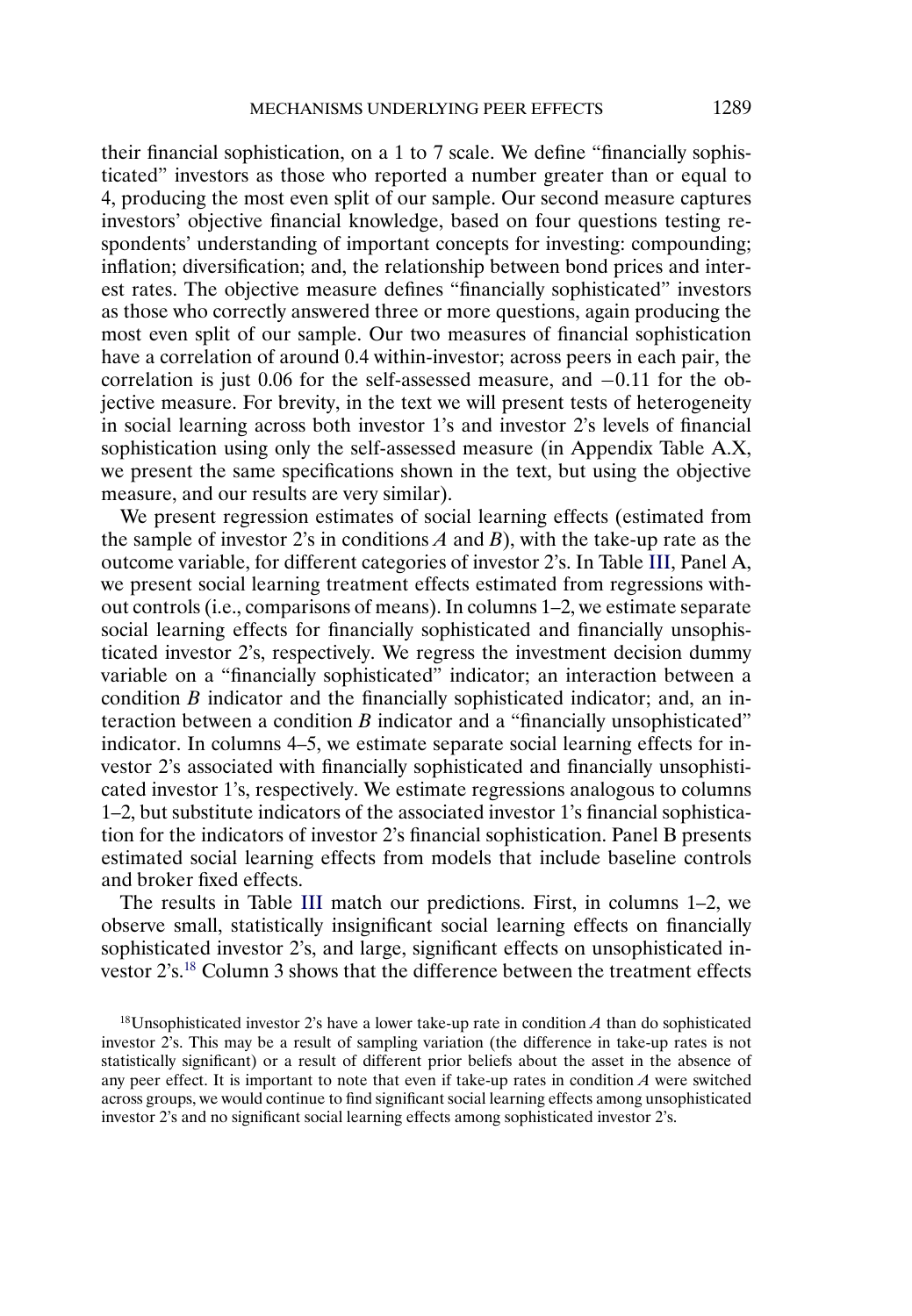| <b>CHACH</b><br>ŗ          |
|----------------------------|
| .<br>i<br>EDEKEI<br>ٳ<br>י |
| î,                         |
| r<br>T                     |

| HETEROGENEITY OF SOCIAL LEARNING EFFECTS—SELF-ASSESSED MEASURE OF FINANCIAL SOPHISTICATION <sup>a</sup> |
|---------------------------------------------------------------------------------------------------------|
|                                                                                                         |

<span id="page-18-0"></span>

| $p$ -Value of<br>Test $(4) = (5)$<br>No                                                                                                                                                                                                                                                                                                                                                                                                                                                                                                                                                                                                                                                                                                                                                                                                                                                                                                                                                                                                                                                                                                                |
|--------------------------------------------------------------------------------------------------------------------------------------------------------------------------------------------------------------------------------------------------------------------------------------------------------------------------------------------------------------------------------------------------------------------------------------------------------------------------------------------------------------------------------------------------------------------------------------------------------------------------------------------------------------------------------------------------------------------------------------------------------------------------------------------------------------------------------------------------------------------------------------------------------------------------------------------------------------------------------------------------------------------------------------------------------------------------------------------------------------------------------------------------------|
| (5)<br>(6)                                                                                                                                                                                                                                                                                                                                                                                                                                                                                                                                                                                                                                                                                                                                                                                                                                                                                                                                                                                                                                                                                                                                             |
|                                                                                                                                                                                                                                                                                                                                                                                                                                                                                                                                                                                                                                                                                                                                                                                                                                                                                                                                                                                                                                                                                                                                                        |
| 0.422<br>0.127<br>(0.261)                                                                                                                                                                                                                                                                                                                                                                                                                                                                                                                                                                                                                                                                                                                                                                                                                                                                                                                                                                                                                                                                                                                              |
|                                                                                                                                                                                                                                                                                                                                                                                                                                                                                                                                                                                                                                                                                                                                                                                                                                                                                                                                                                                                                                                                                                                                                        |
| 0.068<br>0.527<br>(0.409)                                                                                                                                                                                                                                                                                                                                                                                                                                                                                                                                                                                                                                                                                                                                                                                                                                                                                                                                                                                                                                                                                                                              |
| 0.429<br>0.864<br>(0.195)                                                                                                                                                                                                                                                                                                                                                                                                                                                                                                                                                                                                                                                                                                                                                                                                                                                                                                                                                                                                                                                                                                                              |
| <sup>a</sup> Panel A presents social learning treatment effects estimated from regressions without controls (i.e., comparisons of means) using investor $2$ 's in conditions A and B. In<br>columns 1-2, we estimate separate social learning effects for financially sophisticated and financially unsophisticated investor 2's, respectively. We regress the investment decision<br>dummy variable on a "financially sophisticated" indicator; an interaction between a condition $B$ indicator and the financially sophisticated indicator; and, an interaction between<br>a condition B indicator and a "financially unsophisticated" indicator. Take-up rates for investor 2's in condition A who are sophisticated, and unsophisticated, are listed in the last<br>row. Column 3 shows the p-value from a test of equal social learning effects for sophisticated and unsophisticated investor 2's. In columns 4-5, we estimate regressions analogous<br>to columns 1–2, but studying heterogeneous social learning effects depending on the associated investor 1's financial sophistication, instead of investor 2's financial sophistication. |

in the follow-up survey described in the text. Investors rated their financial knowledge from 1 (very low) to 7 (very high). Investors who reported 4 or higher were classified as financially sophisticated. We had to exclude 7 out of 50 investor 2's in conditions *A* and *B* from the regressions reported in columns 1–2, because we do not have information on financial sophistication for them. We had to exclude 3 out of 50 investor 2's in conditions *A* and *B* from the regressions reported in columns 4–5, because we do not have information on financial sophistication for their associated investor 1's. <sup>∗</sup> significant at 10%; ∗∗ significant at 5%; ∗∗∗ significant at 1%.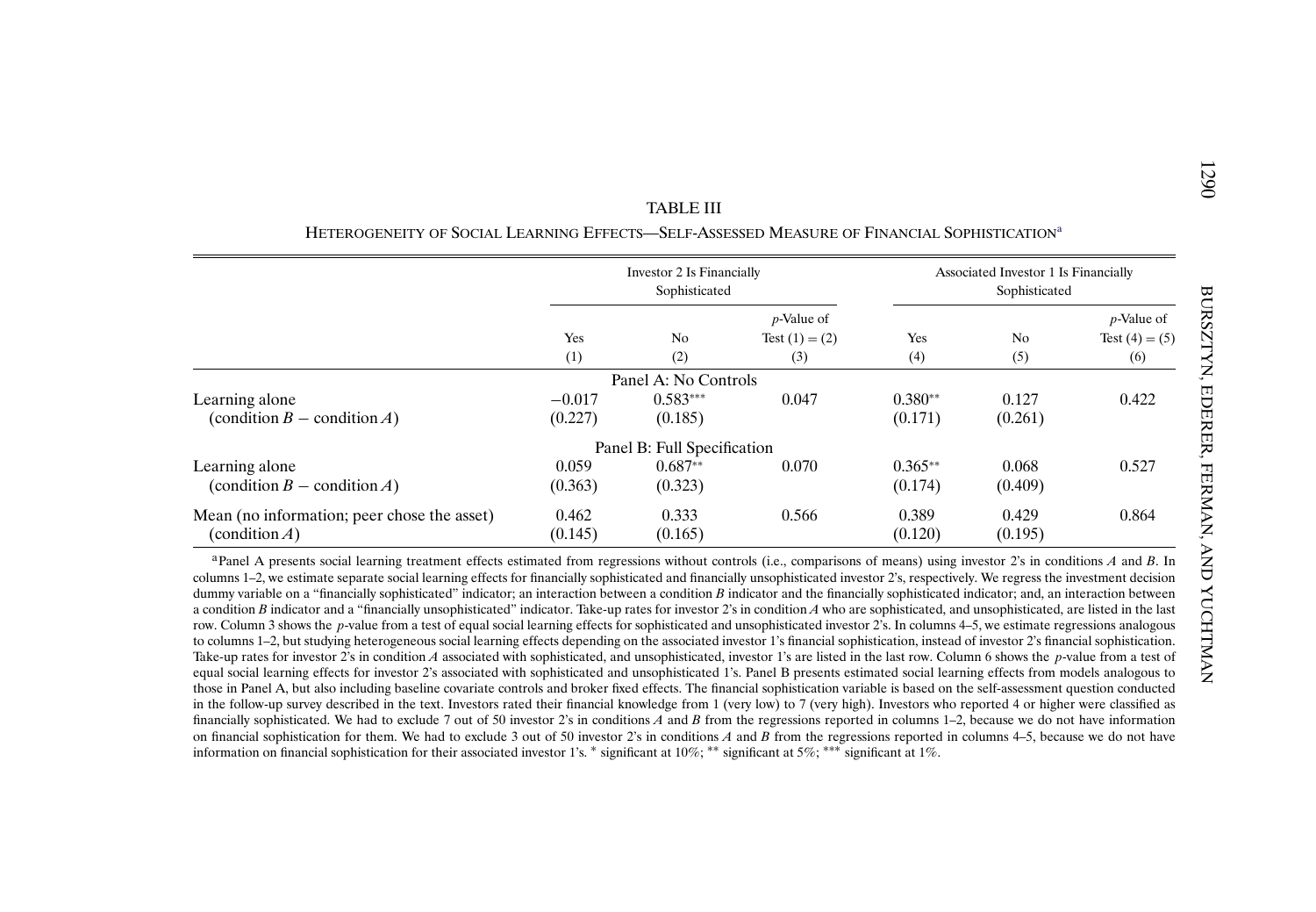for sophisticated and unsophisticated investor 2's is also statistically significant. Next, in columns 4–5, we find large, statistically significant social learning effects among investor 2's associated with financially sophisticated investor 1's, and small, insignificant effects among investor 2's associated with financially unsophisticated investor 1's (take-up rates across subgroups are presented in Appendix Figures A.3(a) and A.3(b)). We find results that are very similar using the objective measure of financial knowledge (see Appendix Table A.X) or using alternative outcomes (amount invested or an indicator of an investment larger than the minimum; see Appendix Tables A.XI and A.XII). To address concerns about statistical inferences given the small cell sizes, we ran permutation tests with 10,000 repetitions for each subgroup's social learning effect, and our inferences are unaffected (p-values presented in Appendix Table A.VIII, Panel B).

## *Evidence of Updated Beliefs*

We believe that investor 2's higher take-up rate in condition *B*, and a component of their higher take-up rate in condition *C*, resulted from positively updating their beliefs about the asset after hearing that their associated investor 1 chose to purchase it. While brokers did not elicit prior or posterior beliefs during the initial sales call, in the follow-up survey, investors in conditions *B* and *C* were directly asked whether the fact that their associated investor 1 wanted to purchase the asset affected their beliefs about the quality of the asset. We find that 67% of investor 2's in conditions *B* and *C* reported positively updating their beliefs about the quality of the asset after learning that their peer chose to purchase it, consistent with a social learning effect; and, individuals who positively updated their beliefs were statistically significantly more likely to purchase the asset (the difference in take-up rates is 31 percentage points).

Our hypotheses regarding heterogeneous social learning effects according to investor 1's and investor 2's financial sophistication suggest that unsophisticated investor 2's should have been more likely to positively update their beliefs; and, purchase decisions by sophisticated investor 1's should have led to more positive belief updating. Indeed, we find these patterns in the follow-up survey data. Among unsophisticated investor 2's in condition *B*, 92% reported positively updating their beliefs about the quality of the asset; among sophisticated ones, only 11% did (the p-value of this difference is less than 0.01). Among investor 2's in condition *B* associated with sophisticated investor 1's, we find that 69% positively updated their beliefs; among those associated with unsophisticated investor 1's, only 33% updated positively (the p-value of this difference is 0.16).

#### 3.4. *Understanding the Social Utility Treatment Effects*

The finance literature has pointed to different reasons why one's peer's possession of an asset might directly affect one's utility from possessing the same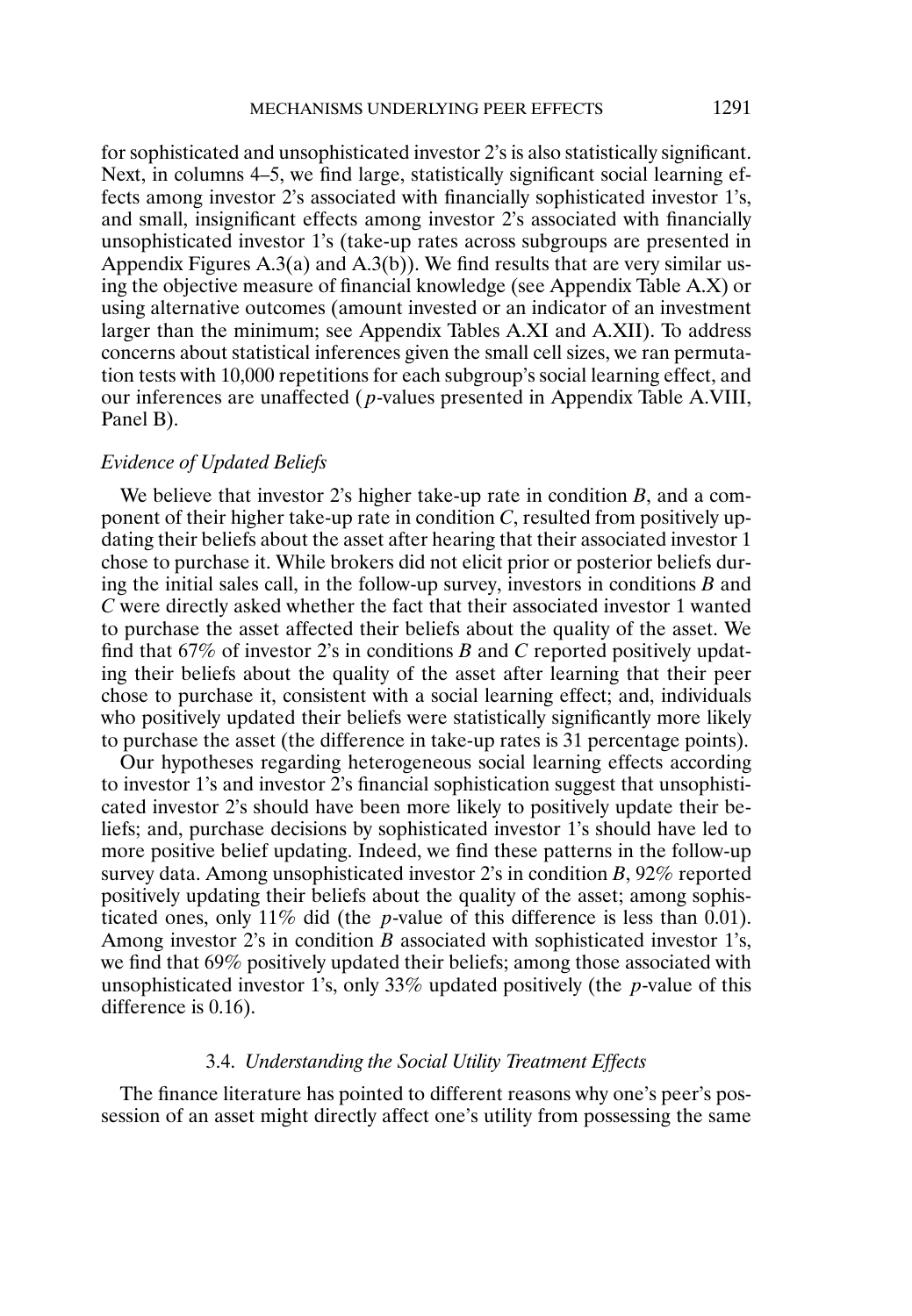asset. In the follow-up survey, the investor 2's in condition *C* who chose to purchase the asset were asked about two particular mechanisms. First, they were asked about the importance of relative income or consumption concerns: whether earning the same return as their peer was important to their decision; whether fear of missing out on a return their peer might earn was important; and, whether they thought about what their peer might *do* with the returns from the asset. Second, they were asked one question relating to the importance of the "joint consumption" value of the financial asset: whether anticipated discussions of the asset with their peer were important to their decision.

The results indicate that both mechanisms were important. First, regarding "keeping up with the Joneses" motives: 60% of respondents reported that wanting to earn the same financial return as their peer was a significant factor in their decision; 80% of them reported that they thought about what their peer could do with the return from the asset; 32% reported that the fear of not having a return that their peer could have was a significant factor in their decision. We also find evidence of a "joint consumption" channel: 44% reported that a significant factor in their purchase decision was that they could talk with their peer about the asset. Although we cannot cleanly identify the relative importance of these different mechanisms, the evidence from the follow-up survey suggests that relative income and consumption concerns and a desire for "joint consumption" both played a role in generating the social utility effects we observe. Only 4% of respondents did not point to any of these social utility factors as a relevant element in their decision making process.

## 3.5. *Alternative Hypotheses and Confounding Factors*

In an ideal experiment, condition *B* would have differed from condition *A* only because of social learning; and, condition *C* would have differed from condition *B* only in the added effect of social utility. In practice, there may have been other differences across conditions; here we discuss whether they were likely to have played an important role in generating the treatment effects we find.

## *Effects of the Lottery to Authorize Investments*

One might wonder if the presence of the lottery distorted decisions by making the asset appear to be scarce and desirable. We do not believe this was the case. First, the asset used in the study could not be resold on the market following purchase, so the lottery did not send a signal about external demand. Second, we can compare the take-up rates in our experiment to those in a prior pilot study *without* a lottery to authorize investments: the purchase rate in the pilot study was 48%—very similar to what we observe among investors in our study receiving no information about their peers. Evidence from the followup survey is also informative: we asked investor 2's in conditions *A*, *B*, and *C* whether the presence of the lottery was a significant factor in their purchase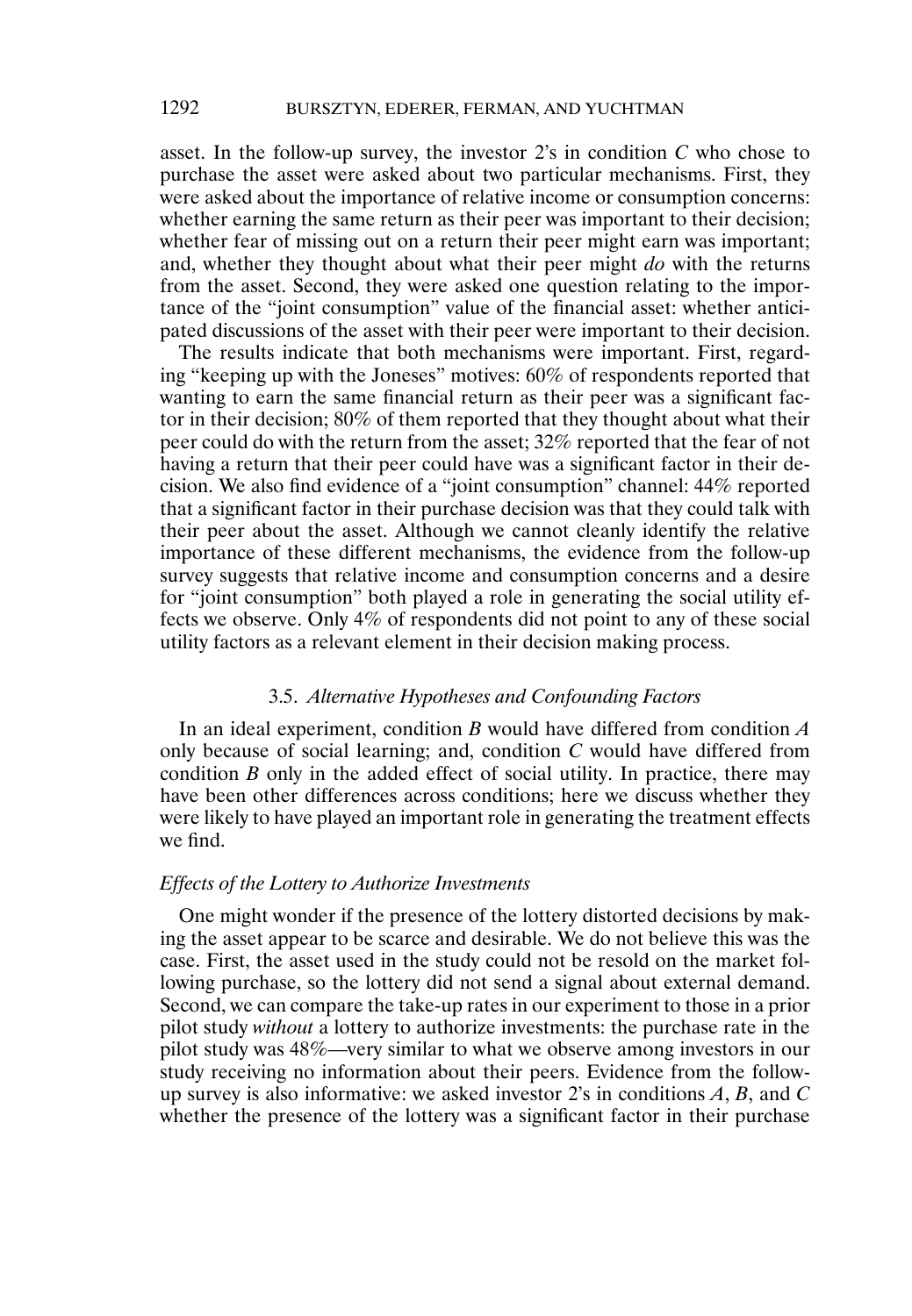<span id="page-21-0"></span>decision. Only 4.3% of respondents reported that it was (and our results are robust to dropping them from our analysis). Finally, we find suggestive evidence in the follow-up survey that investor 2's in condition *B* did not update their views about the asset's quality (or about their likelihood of winning the lottery) after learning about their peer's unsuccessful lottery outcome.

More generally, because all conditions included the lottery, it is unlikely that a "level effect" of the lottery could generate the peer effects we observe. However, an important question is whether the lottery interacted with the information provided in condition *B* or *C*. For example, investor 2's might feel guilt possessing an asset that their peer was prevented from acquiring; or, they might especially desire an asset their peer explicitly could not acquire—a desire to "get ahead of the Joneses." However, we are reassured by our findings of heterogeneous treatment effects (in Table [III\)](#page-18-0): it is difficult to tell a story in which the desire to get ahead of one's peer is concentrated among the financially unsophisticated, and among investor 2's whose associated investor 1 is financially sophisticated.

Another concern is that learning that investor 1 *possessed* the asset might have enhanced the revealed preference signal in condition *C*, relative to condition *B*. Investor 2's in condition *B* might have believed that their associated investor 1's did not really choose to purchase the asset. However, in the followup survey, we asked investor 2's in conditions *B* and *C* if they believed the information provided by the broker, and 97% replied "yes." A related possibility is that investor 2's in conditions *B* and *C* viewed the lottery outcome as a signal of whether investor 1's chose to follow through with their purchase decision. In the follow-up survey, we asked investor 2's in conditions *A*, *B*, and *C* if they thought they could have changed their choice after the realization of the lottery; 94% of them answered "no." Thus, it is unlikely that investor 2's viewed the purchase decision as non-binding. Our results are robust to dropping investors responding to either of these questions differently from the majority (results available upon request).

We also examine direct evidence on belief updating in conditions *B* and *C*. Consistent with a stronger revealed preference signal in condition *C*, in the follow-up survey, we find evidence of more frequent positive belief updating in condition *C* than in condition *B*: 74% compared to 57%, respectively (the *p*value on the difference is 0.23). However, we have reason to believe that it does not explain the treatment effect we observe in condition *C*. First, when we estimate our empirical model, using a positive belief update as the outcome and including controls, we find that the estimated coefficient on the condition *C* indicator is just 0.06 (with a  $p$ -value of 0.74; results available upon request). Conditional on controls, the differential belief updating across conditions was very small, and unlikely to have driven our treatment effects. In addition, we examine whether there was differential take-up across experimental conditions *B* and *C* among investors who *did not* report positively updating their beliefs. We find suggestive evidence of social utility effects: among investor 2's who did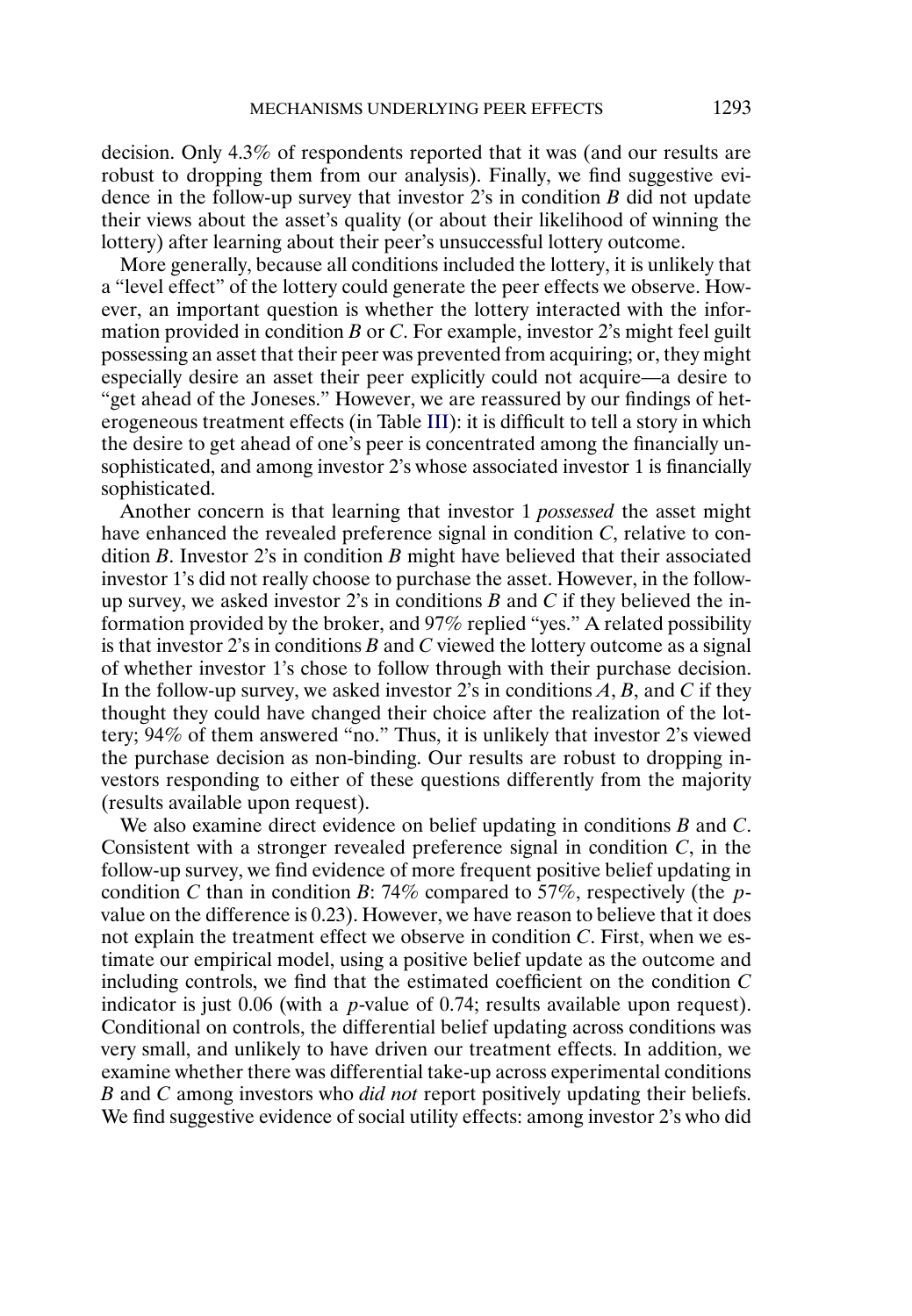<span id="page-22-0"></span>1294 BURSZTYN, EDERER, FERMAN, AND YUCHTMAN

not positively update their beliefs, the purchase rate was 56% in condition *B*, and 71% in condition *C*, suggesting that investors in condition *C* were more likely to have additional motives for purchasing the asset.

#### *Investments Outside the Study*

One might worry that investor 2's in condition *B* purchased the asset in order to transfer it (perhaps in exchange for a side payment) to their associated investor 1's. However, our design makes the arrangement of side payments unlikely: investor 1's did not know that their associated investor 2's would receive the offer, and so were unlikely to initiate this strategy (and there was limited time between calls to investor 1's and investor 2's); investor 2's were unable to communicate with investor 1's after receiving their offers, prior to making their investment decisions.19 We can also address this concern with our experimental data. One might expect side payments to be most common among peers who are family members, who would have an easier time coordinating such payments. In fact, we find that the treatment effects from social learning are *not* stronger among family members (see column 1 of Appendix Table A.XIII).

One might also think that knowing that a peer desired to purchase an asset provides an indication of that peer's portfolio, or future asset purchases. As a result, the social learning condition could contain some (anticipated or approximate) possession effect. However, the specific asset sold in the study was not otherwise available; even if an investor wished to approximately reconstruct the asset, this would have been difficult. The real estate note (*LCI*) component is usually not available to this set of clients. In addition, the minimum investment in a real estate note is usually R\$10,000 (instead of R\$1,000) in our study). Finally, there is no reason to expect possession effects based on inferences about investor 1's portfolio to drive investment decisions so disproportionately among unsophisticated investor 2's, and in response to choices made by sophisticated investor 1's.

#### *Variation Across Sales Calls*

One important concern with our design is that in condition *A*, brokers never mentioned another investor's choice, while in conditions *B* and *C* they did. Investor 2's in condition *B* or *C* might have made their investment decisions thinking about the possibility of their choices being discovered by their peers. However, all but five investors were known to have links with only one other client (their associated investor 1). Thus, once the offer was made to investor 1, investor 2 typically had no other peer who might receive the offer (our results are robust to dropping the five investor 2's who were part of larger networks of clients, available upon request). In the follow-up survey, we asked in-

<sup>19</sup>This also reduced the likelihood of investor 1 engaging in peer pressure, as in [Calvo-](#page-27-0)[Armengol and Jackson \(2010\).](#page-27-0)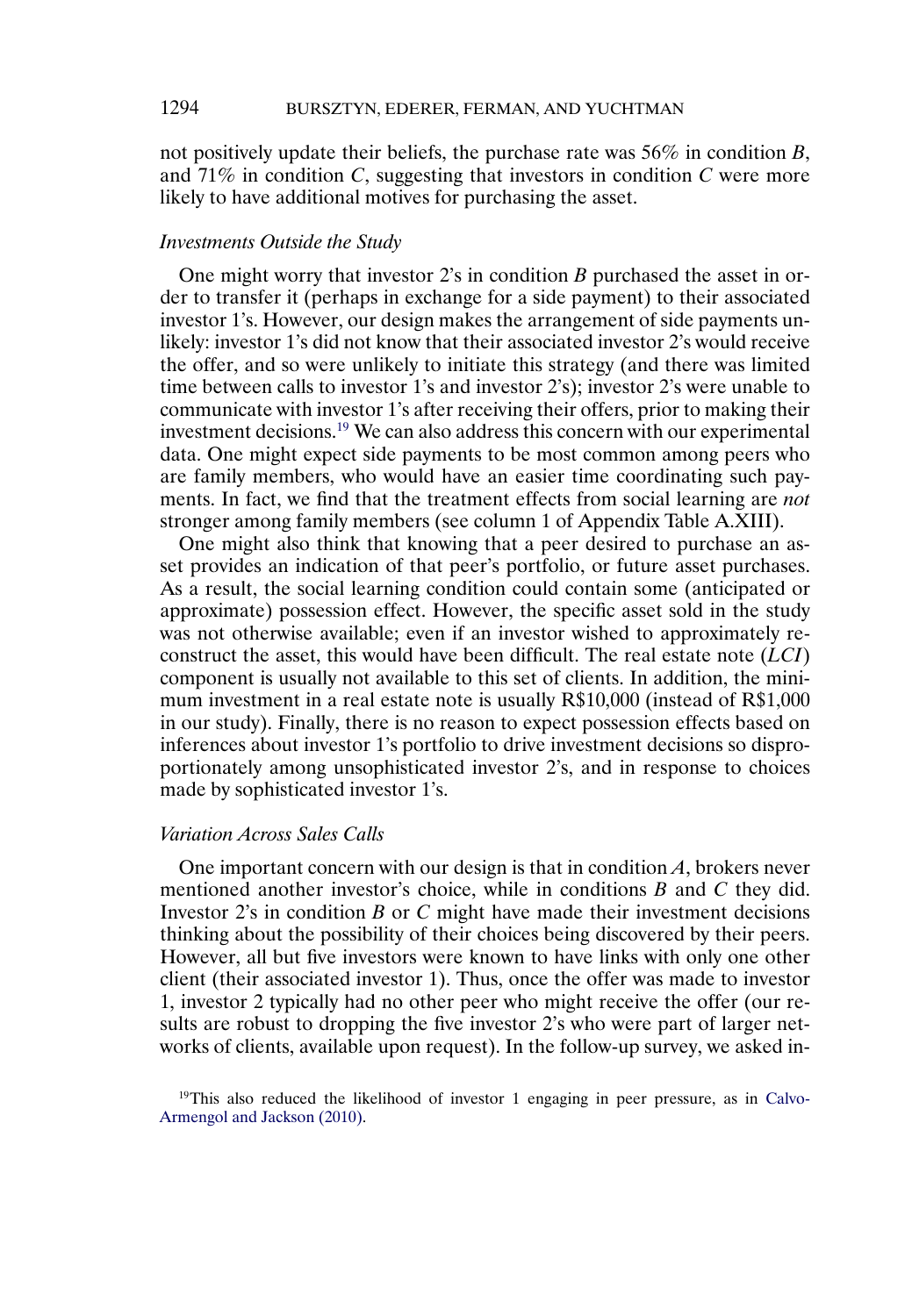<span id="page-23-0"></span>vestor 2's in conditions *B* and *C* if they were concerned that their purchase decision would be revealed to other clients. Only 11% of the respondents replied "yes," and our results are robust to dropping these investors (results available upon request). If investor 2's were concerned about their associated investor 1's asking about the asset, the lottery to implement a purchase decision provided investor 2's with cover for a non-conforming choice.

Another concern is that brokers could exert differential effort toward selling the asset under different experimental conditions. Fortunately, we believe that the impact of the supply side on our measured treatment effects was likely limited. First, because brokers were compensated based on the assets they sold, they were incentivized to sell the asset in all conditions, rather than to confirm any particular hypothesis. Second, if broker effort did vary across conditions, one might have expected brokers to learn how to use the information in the various conditions more effectively as they made more sales calls. However, we find that treatment effects do *not* significantly vary with broker experience (see column 2 of Appendix Table A.XIII).

Finally, hearing a peer mentioned might increase the attention paid to the broker's sales pitch. However, brokers provided the information about the asset (in a double-blind manner) *prior* to mentioning investor 1's choice. In addition, our findings of heterogeneous treatment effects are suggestive of actual learning: one's ears are likely to perk up when hearing any peer's name; but, one is more likely to *learn* from the choice of a sophisticated friend, just as we find.

#### 3.6. *External Validity*

A final important concern with our design regards the external validity of the findings. There are several important qualifications to the generality of the treatment effects we estimate. First, the type of social learning on which we focus is that of classic models, such as [Banerjee \(1992\)](#page-26-0) and [Bikhchandani, Hirsh](#page-26-0)[leifer, and Welch \(1992\):](#page-26-0) learning that occurs upon observation of the revealed preference decision to purchase made by a peer. We abstract away from the additional information one might acquire *after* a peer's purchase (e.g., by talking to the peer and learning about the quality of a product, as in [Kaustia and](#page-28-0) [Knüpfer \(2012\)\)](#page-28-0) and from any change in behavior due to increased salience of a product when consumed by one's peers. These channels are shut down in our study because of the design of the financial asset, but are likely important as well.

Second, our treatment effects are estimated from the behavior of a particular sample of investors. The peers we study are very close—often friends or family—in contrast to other work in this area, which focuses on co-workers, and finds smaller peer effects on investment decisions (e.g., [Duflo and Saez](#page-27-0) [\(2003\)](#page-27-0) and Beshears et al. [\(2011\)](#page-26-0)). The peers we study formed their associations naturally, and endogenously [\(Carrell, Sacerdote, and West \(2013\),](#page-27-0) found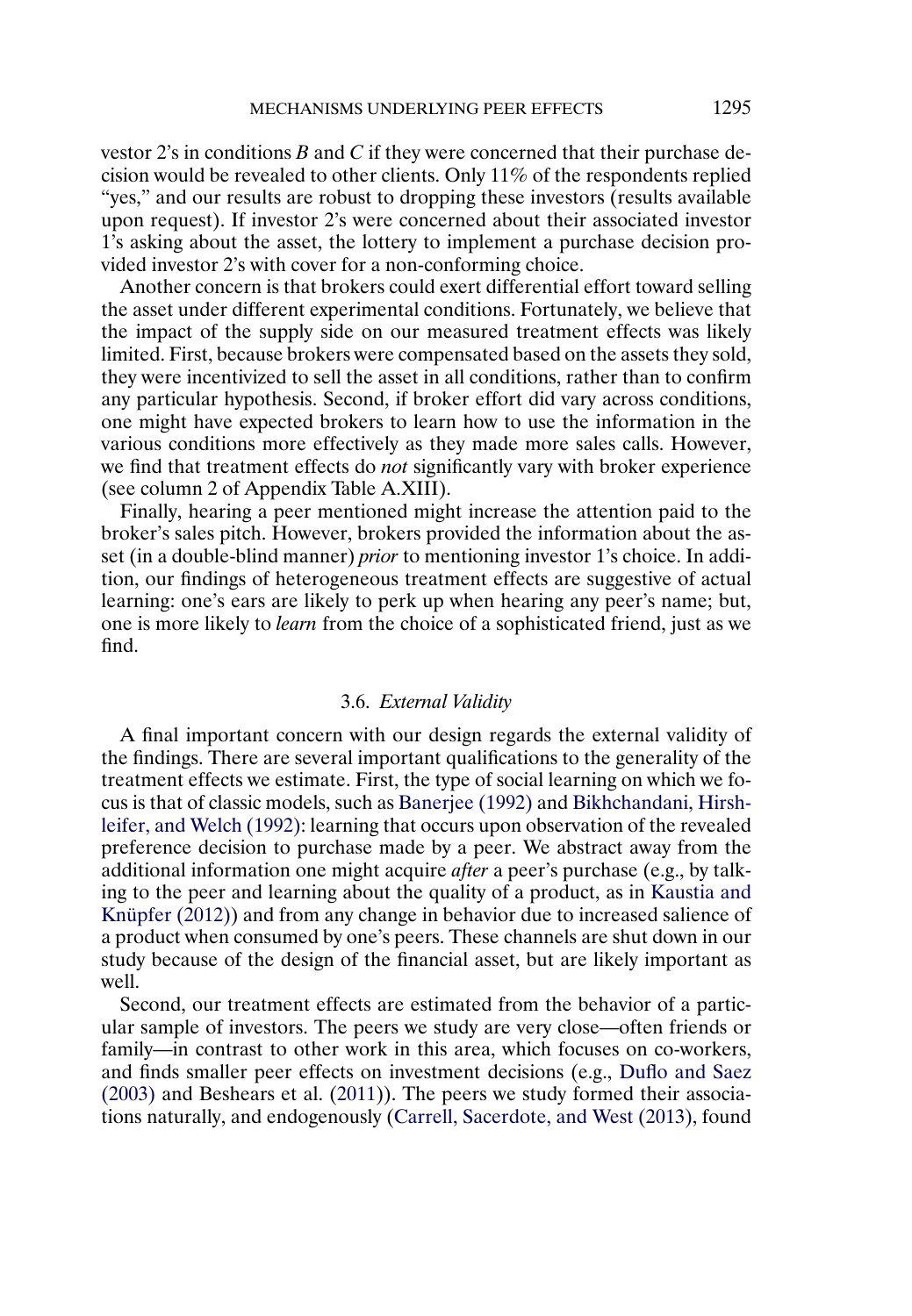very different influence patterns comparing naturally occurring peer groups to artificially created groups). Thus, both social learning and social utility might be especially pronounced in our setting. Our comparisons among investor 2's in conditions *A*, *B*, and *C* are also *conditional* on investor 1 choosing to purchase the asset. If the associated investor 2's were thus unusual, one might question the external validity of our estimates even within our sample. In fact, when comparing investor 1's who chose to purchase the asset to those who chose not to purchase it, one sees that their observable characteristics are very similar (see Appendix Table A.I, columns 3 and 4). Investor 2's in conditions *A* and *A*neg are also similar in their observable characteristics (see Appendix Table A.I, columns 6 and 7), and had similar take-up rates (see Table [II\)](#page-14-0), suggesting that conditioning on investor 1's wanting to purchase the asset does not produce an unusual subsample from which we estimate peer effects. Because we study the behavior of investors who had referred (or had been referred by) other clients to the brokerage in the past, one might wonder how different our sample of investors is from other clients of the brokerage. When we compare the observable characteristics of the investors in our study to those of the full set of the brokerage's clients from the firm's main office, we find that they are roughly similar, though not identical (see Appendix Table A.I, column 8).

Finally, one might question the representativeness of the third-party communication studied in our experiment. Peers often communicate among themselves, rather than being informed by a broker trying to make a sale. Our goal of disentangling separate channels of peers' influence required *control* over information flows that are typically endogenous. In interpreting the magnitude of our effects, one should consider the likelihood of information transfer in the real world; our design estimates the impact of information about one's peers conditional on receiving it. Moreover, the sales calls we study are widely used: the brokerage informed us that such calls account for approximately 70% of its sales. $20$ 

#### 4. CONCLUSION

Peer effects are an important, and often confounding, topic of study across the social sciences. In many settings, particularly in finance, identifying *why* a person's choices are affected by his peers' is extremely important, beyond identifying peer effects overall. Our experimental design not only allows us to identify peer effects in investment decisions, it also decouples revealed preference from possession, allowing us to provide evidence that learning from one's peer's purchase decision and changing behavior due to a peer's possession of an asset *both* affect investment decisions.

<span id="page-24-0"></span>

<sup>20</sup>While brokers generally do not provide information about *specific* clients' purchases, brokers regularly discuss the behavior of other investors in their sales calls. It is also worth noting that in the United States, investors commonly turn to brokers for financial advice and to undertake transactions (see [Hung, Clancy, Dominitz, Talley, Berrebi, and Suvankulov \(2008\)\)](#page-28-0).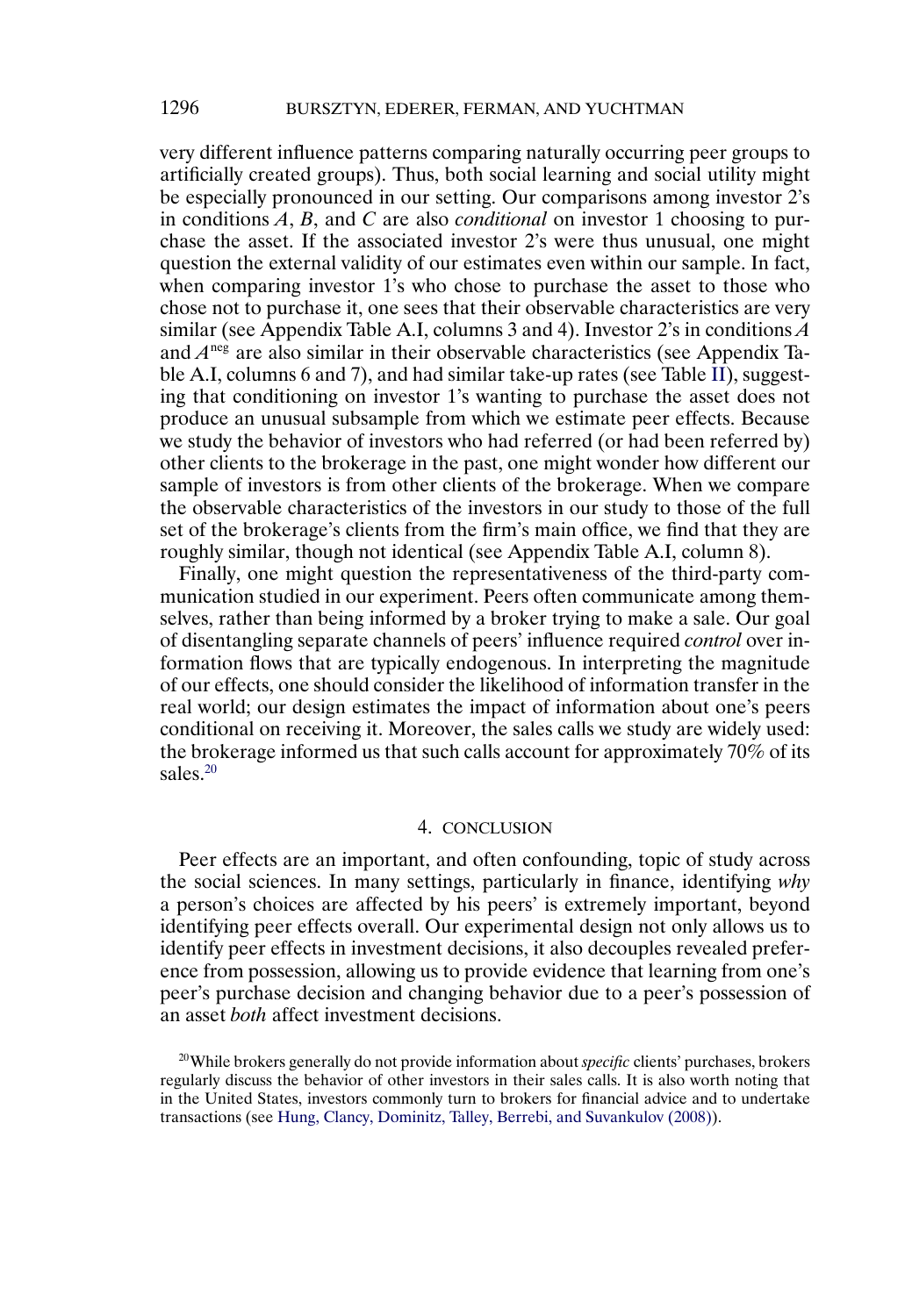Our findings indicate that social learning from peers matters for financial decisions, especially among unsophisticated investors. This may, in some instances, increase welfare, as uninformed investors can benefit from the knowledge of sophisticated peers. On the other hand, inefficient herds and excessive asset price volatility may occur when individuals ignore their private information, or lack information about the financial markets in which they are participating [\(Banerjee \(1992\), Bikhchandani, Hirshleifer, and Welch \(1992\),](#page-26-0) [Avery and Zemsky \(1998\), Chari and Kehoe \(2004\)\)](#page-26-0). In this case, one might wish to educate unsophisticated individuals or provide more information about assets' quality to increase investors' reliance on their private information and reduce herding. Importantly, our finding of significant social utility effects suggests that information provision will not reduce herding as much as one would expect from a model that includes only social learning effects: even if individuals are financially sophisticated, and have very precise private signals of asset quality, they may choose to follow their peers for social utility reasons.

Our work should be extended in several directions. Most fundamentally, it is important to determine their external validity. One might be interested in whether our findings extend to assets with different expected returns or different exposures to risk; or, to investment decisions made from a larger choice set. One might also wish to study whether information transmitted directly among peers has a different effect from information transmitted through brokers. The selection of information transmitted by brokers and by peers is endogenous, and studying the process determining *which* information gets transmitted, and to whom, is of great interest. Studying information transmission through a larger network of individuals is important as well.

In addition to the context of financial decision making, our experimental design could be used in other settings to identify the channels through which peer effects work. In marketing, various social media rely on different peer effect channels: Facebook "likes," Groupon sales, and product give-aways all rely on some combination of the channels studied here. Future work can compare the effectiveness of these strategies, and their impact through different channels, using designs similar to ours. One could also apply our experimental design to the study of technology adoption: one might wish to distinguish between learning from a peer's purchase decision and the desire to adopt technologies used by others. Finally, health-promoting behavior often is affected both by learning from peers' purchases and by peers' actual use of health care technology (e.g., vaccination or smoking cessation).<sup>21</sup> In these settings and others, separately

2[1Foster and Rosenzweig \(1995\),](#page-28-0) [Conley and Udry \(2010\),](#page-27-0) and [Dupas \(2014\)](#page-27-0) identified the important role played by social learning in technology adoption; [Kremer and Miguel \(2007\)](#page-28-0) studied the transmission of knowledge about de-worming medication through social networks; and, [Sorensen \(2006\)](#page-29-0) studied social learning in employees' choices of health plans. Social utility might exist in these settings because using a technology (or adopting a behavior) might be easier or less expensive when others nearby use (or adopt) it, or because one wishes not to fall behind those living nearby.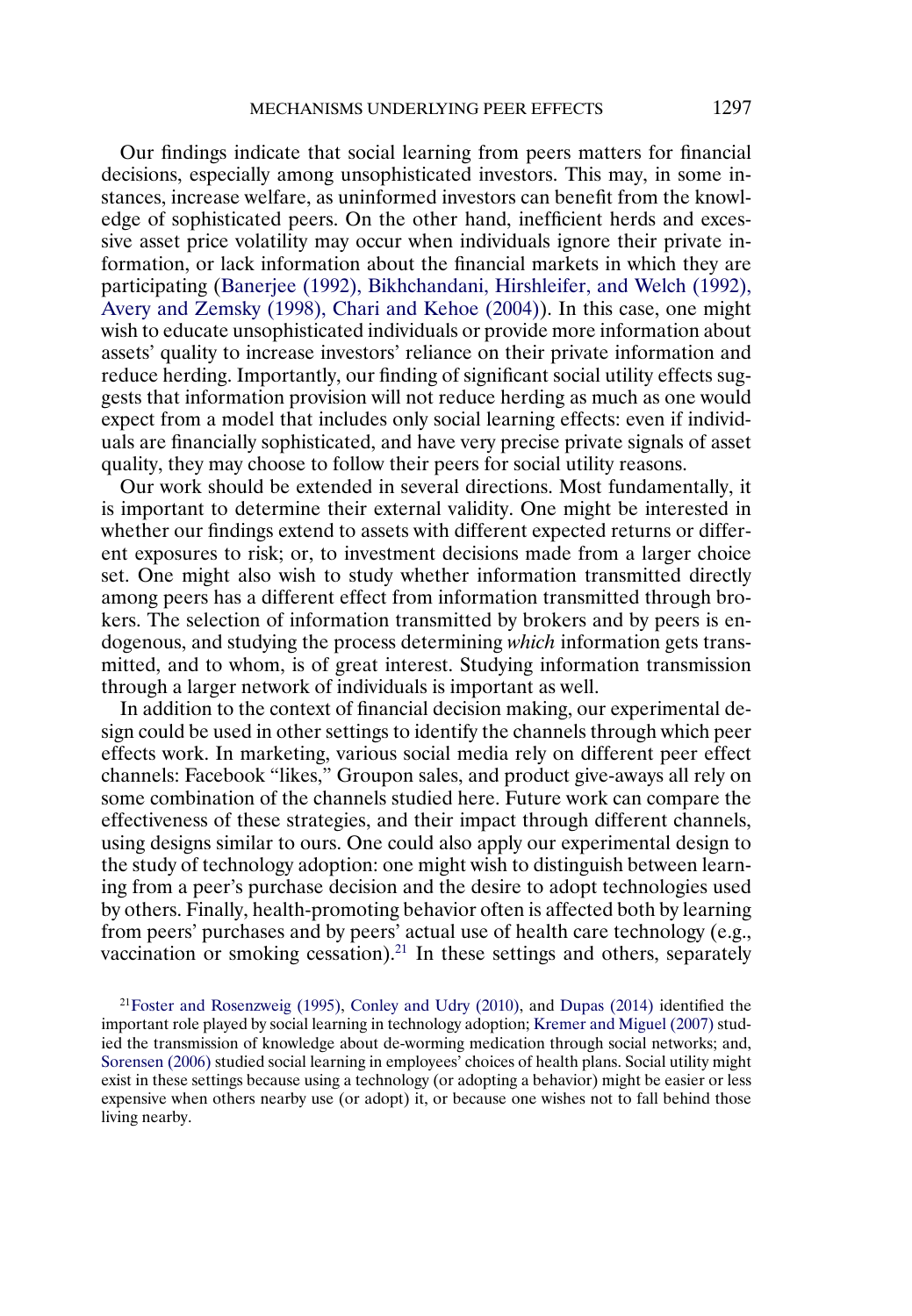identifying the roles of social learning and social utility might be of interest to policymakers.

#### **[REFERENCES](http://www.e-publications.org/srv/ecta/linkserver/setprefs?rfe_id=urn:sici%2F0012-9682%28201407%2982%3A4%3C1273%3AUMUPEE%3E2.0.CO%3B2-J)**

- [ABEL, A. B. \(1990\): "Asset Prices Under Habit Formation and Catching Up With the Joneses,"](http://www.e-publications.org/srv/ecta/linkserver/openurl?rft_dat=bib:1/abel1990&rfe_id=urn:sici%2F0012-9682%28201407%2982%3A4%3C1273%3AUMUPEE%3E2.0.CO%3B2-J) *[American Economic Review](http://www.e-publications.org/srv/ecta/linkserver/openurl?rft_dat=bib:1/abel1990&rfe_id=urn:sici%2F0012-9682%28201407%2982%3A4%3C1273%3AUMUPEE%3E2.0.CO%3B2-J)*, 80 (2), 38–42. [\[1274,](#page-1-0)[1275\]](#page-2-0)
- [ALLCOTT, H. \(2011\): "Social Norms and Energy Conservation,"](http://www.e-publications.org/srv/ecta/linkserver/openurl?rft_dat=bib:2/allcott2011&rfe_id=urn:sici%2F0012-9682%28201407%2982%3A4%3C1273%3AUMUPEE%3E2.0.CO%3B2-J) *Journal of Public Economics*, 95, [1082–1095.](http://www.e-publications.org/srv/ecta/linkserver/openurl?rft_dat=bib:2/allcott2011&rfe_id=urn:sici%2F0012-9682%28201407%2982%3A4%3C1273%3AUMUPEE%3E2.0.CO%3B2-J) [\[1278\]](#page-5-0)
- ANGELUCCI, M., G. DE GIORGI, AND I. RASUL (2012): "Resource Pooling Within Family Networks: Insurance and Investment," Working Paper, Stanford University. [\[1275\]](#page-2-0)
- ASCH, S. E. (1951): "Effects of Group Pressure on the Modification and Distortion of Judgments," in *Groups, Leadership and Men*, ed. by H. Guetzkow. Pittsburgh, PA: Carnegie Press, 177–190. [\[1274\]](#page-1-0)
- AVERY, C., AND P. ZEMSKY [\(1998\): "Multidimensional Uncertainty and Herd Behavior in Finan](http://www.e-publications.org/srv/ecta/linkserver/openurl?rft_dat=bib:5/averyz1998&rfe_id=urn:sici%2F0012-9682%28201407%2982%3A4%3C1273%3AUMUPEE%3E2.0.CO%3B2-J)cial Markets," *[American Economic Review](http://www.e-publications.org/srv/ecta/linkserver/openurl?rft_dat=bib:5/averyz1998&rfe_id=urn:sici%2F0012-9682%28201407%2982%3A4%3C1273%3AUMUPEE%3E2.0.CO%3B2-J)*, 88 (4), 724–748. [\[1274](#page-1-0)[,1297\]](#page-24-0)
- AYRES, I., S. RASEMAN, AND A. SHIH (2009): "Evidence From Two Large Field Experiments That Peer Comparison Feedback Can Reduce Residential Energy Usage," Working Paper 15386, NBER. [\[1278\]](#page-5-0)
- BANDIERA, O., I. BARANKAY, AND I. RASUL [\(2010\): "Social Incentives in the Workplace,"](http://www.e-publications.org/srv/ecta/linkserver/openurl?rft_dat=bib:7/bandierabr2010&rfe_id=urn:sici%2F0012-9682%28201407%2982%3A4%3C1273%3AUMUPEE%3E2.0.CO%3B2-J) *Review [of Economic Studies](http://www.e-publications.org/srv/ecta/linkserver/openurl?rft_dat=bib:7/bandierabr2010&rfe_id=urn:sici%2F0012-9682%28201407%2982%3A4%3C1273%3AUMUPEE%3E2.0.CO%3B2-J)*, 77 (2), 417–459. [\[1278\]](#page-5-0)
- [BANERJEE, A. V. \(1992\): "A Simple Model of Herd Behavior,"](http://www.e-publications.org/srv/ecta/linkserver/openurl?rft_dat=bib:8/banerjee1992&rfe_id=urn:sici%2F0012-9682%28201407%2982%3A4%3C1273%3AUMUPEE%3E2.0.CO%3B2-J) *Quarterly Journal of Economics*, [107 \(3\), 797–817.](http://www.e-publications.org/srv/ecta/linkserver/openurl?rft_dat=bib:8/banerjee1992&rfe_id=urn:sici%2F0012-9682%28201407%2982%3A4%3C1273%3AUMUPEE%3E2.0.CO%3B2-J) [\[1274,](#page-1-0)[1278,](#page-5-0)[1295,](#page-22-0)[1297\]](#page-24-0)
- BANERJEE, A. V., A. G. CHANDRASEKHAR, E. DUFLO, AND M. O. JACKSON (2011): "The Diffusion of Microfinance," Working Paper, Department of Economics, MIT. [\[1277\]](#page-4-0)
- BENJAMIN, D. J., J. J. CHOI, AND A. J. STRICKLAND [\(2010\): "Social Identity and Preferences,"](http://www.e-publications.org/srv/ecta/linkserver/openurl?rft_dat=bib:10/benjamincs2010&rfe_id=urn:sici%2F0012-9682%28201407%2982%3A4%3C1273%3AUMUPEE%3E2.0.CO%3B2-J) *[American Economic Review](http://www.e-publications.org/srv/ecta/linkserver/openurl?rft_dat=bib:10/benjamincs2010&rfe_id=urn:sici%2F0012-9682%28201407%2982%3A4%3C1273%3AUMUPEE%3E2.0.CO%3B2-J)*, 100 (4), 1913–1928. [\[1278\]](#page-5-0)
- BERTRAND, M., E. F. P. LUTTMER, AND S. MULLAINATHAN [\(2000\): "Network Effects and Welfare](http://www.e-publications.org/srv/ecta/linkserver/openurl?rft_dat=bib:11/bertrandlm2000&rfe_id=urn:sici%2F0012-9682%28201407%2982%3A4%3C1273%3AUMUPEE%3E2.0.CO%3B2-J) Cultures," *[Quarterly Journal of Economics](http://www.e-publications.org/srv/ecta/linkserver/openurl?rft_dat=bib:11/bertrandlm2000&rfe_id=urn:sici%2F0012-9682%28201407%2982%3A4%3C1273%3AUMUPEE%3E2.0.CO%3B2-J)*, 115 (3), 1019–1055. [\[1278\]](#page-5-0)
- BESHEARS, J., J. J. CHOI, D. LAIBSON, B. C. MADRIAN, AND K. L. MILKMAN (2011): "The Effect of Providing Peer Information on Retirement Savings Decisions," Working Paper 17345, NBER. [\[1277,](#page-4-0)[1295\]](#page-22-0)
- BIKHCHANDANI, S., AND S. SHARMA (2000): "Herd Behavior in Financial Markets: A Review," Working Paper 00/48, IMF. [\[1274\]](#page-1-0)
- BIKHCHANDANI, S., D. HIRSHLEIFER, AND I. WELCH [\(1992\): "A Theory of Fads, Fashion, Cus](http://www.e-publications.org/srv/ecta/linkserver/openurl?rft_dat=bib:14/bikhchandanihw1992&rfe_id=urn:sici%2F0012-9682%28201407%2982%3A4%3C1273%3AUMUPEE%3E2.0.CO%3B2-J)[tom, and Cultural Change as Informational Cascades,"](http://www.e-publications.org/srv/ecta/linkserver/openurl?rft_dat=bib:14/bikhchandanihw1992&rfe_id=urn:sici%2F0012-9682%28201407%2982%3A4%3C1273%3AUMUPEE%3E2.0.CO%3B2-J) *Journal of Political Economy*, 100 (5), [992–1026.](http://www.e-publications.org/srv/ecta/linkserver/openurl?rft_dat=bib:14/bikhchandanihw1992&rfe_id=urn:sici%2F0012-9682%28201407%2982%3A4%3C1273%3AUMUPEE%3E2.0.CO%3B2-J) [\[1274](#page-1-0)[,1278](#page-5-0)[,1295](#page-22-0)[,1297\]](#page-24-0)
- BOBONIS, G., AND F. FINAN [\(2009\): "Neighborhood Peer Effects in Secondary School Enrollment](http://www.e-publications.org/srv/ecta/linkserver/openurl?rft_dat=bib:15/bobonisf2009&rfe_id=urn:sici%2F0012-9682%28201407%2982%3A4%3C1273%3AUMUPEE%3E2.0.CO%3B2-J) Decisions," *[Review of Economics and Statistics](http://www.e-publications.org/srv/ecta/linkserver/openurl?rft_dat=bib:15/bobonisf2009&rfe_id=urn:sici%2F0012-9682%28201407%2982%3A4%3C1273%3AUMUPEE%3E2.0.CO%3B2-J)*, 91 (4), 695–716. [\[1278\]](#page-5-0)
- [BROWN, J. R., Z. IVKOVIC, P. A. SMITH,](http://www.e-publications.org/srv/ecta/linkserver/openurl?rft_dat=bib:16/brownisw2008&rfe_id=urn:sici%2F0012-9682%28201407%2982%3A4%3C1273%3AUMUPEE%3E2.0.CO%3B2-J) AND S. WEISBENNER (2008): "Neighbors Matter: Causal [Community Effects and Stock Market Participation,"](http://www.e-publications.org/srv/ecta/linkserver/openurl?rft_dat=bib:16/brownisw2008&rfe_id=urn:sici%2F0012-9682%28201407%2982%3A4%3C1273%3AUMUPEE%3E2.0.CO%3B2-J) *Journal of Finance*, 63 (3), 1509–1531. [\[1277\]](#page-4-0)
- BURSZTYN, L., F. EDERER, B. FERMAN, AND N. YUCHTMAN (2014): "Supplement to 'Understanding Mechanisms Underlying Peer Effects: Evidence From a Field Experiment on Financial Decisions'," *Econometrica Supplemental Material*, 82, [http://www.](http://www.econometricsociety.org/ecta/supmat/11991_tables_figures.pdf) [econometricsociety.org/ecta/supmat/11991\\_tables\\_figures.pdf](http://www.econometricsociety.org/ecta/supmat/11991_tables_figures.pdf); [http://www.econometricsociety.](http://www.econometricsociety.org/ecta/supmat/11991_data_and_programs.zip) [org/ecta/supmat/11991\\_data\\_and\\_programs.zip](http://www.econometricsociety.org/ecta/supmat/11991_data_and_programs.zip). [\[1275\]](#page-2-0)
- CAI, H., Y. CHEN, AND H. FANG [\(2009\): "Observational Learning: Evidence From a Randomized](http://www.e-publications.org/srv/ecta/linkserver/openurl?rft_dat=bib:18/caicf2009&rfe_id=urn:sici%2F0012-9682%28201407%2982%3A4%3C1273%3AUMUPEE%3E2.0.CO%3B2-J) [Natural Field Experiment,"](http://www.e-publications.org/srv/ecta/linkserver/openurl?rft_dat=bib:18/caicf2009&rfe_id=urn:sici%2F0012-9682%28201407%2982%3A4%3C1273%3AUMUPEE%3E2.0.CO%3B2-J) *American Economic Review*, 99 (3), 864–882. [\[1278\]](#page-5-0)
- CAI, J., A. DE JANVRY, AND E. SADOULET (2012): "Social Networks and the Decision to Insure," Working Paper, University of Michigan. [\[1278\]](#page-5-0)

<span id="page-26-0"></span>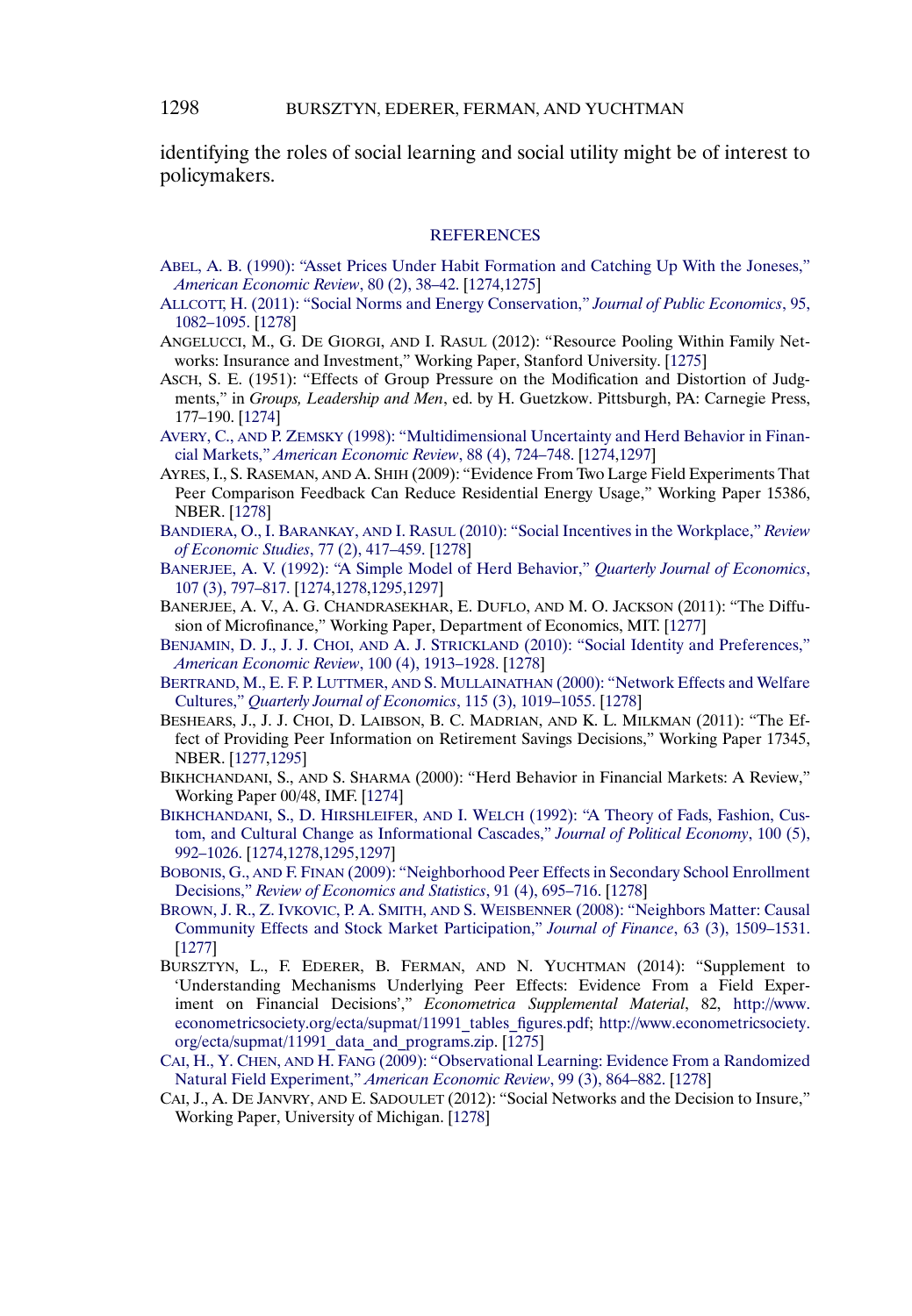- <span id="page-27-0"></span>CALVO-ARMENGOL, A., AND M. O. JACKSON [\(2010\): "Peer Pressure,"](http://www.e-publications.org/srv/ecta/linkserver/openurl?rft_dat=bib:20/calvoj2010&rfe_id=urn:sici%2F0012-9682%28201407%2982%3A4%3C1273%3AUMUPEE%3E2.0.CO%3B2-J) *Journal of the European [Economic Association](http://www.e-publications.org/srv/ecta/linkserver/openurl?rft_dat=bib:20/calvoj2010&rfe_id=urn:sici%2F0012-9682%28201407%2982%3A4%3C1273%3AUMUPEE%3E2.0.CO%3B2-J)*, 8 (1), 62–89. [\[1294\]](#page-21-0)
- CAMPBELL, J. Y., AND J. H. COCHRANE [\(1999\): "By Force of Habit: A Consumption-Based Ex](http://www.e-publications.org/srv/ecta/linkserver/openurl?rft_dat=bib:21/campbellc1999&rfe_id=urn:sici%2F0012-9682%28201407%2982%3A4%3C1273%3AUMUPEE%3E2.0.CO%3B2-J)[planation of Aggregate Stock Market Behavior,"](http://www.e-publications.org/srv/ecta/linkserver/openurl?rft_dat=bib:21/campbellc1999&rfe_id=urn:sici%2F0012-9682%28201407%2982%3A4%3C1273%3AUMUPEE%3E2.0.CO%3B2-J) *Journal of Political Economy*, 107 (2), 205–251. [\[1274,](#page-1-0)[1275\]](#page-2-0)
- CARD, D., AND L. GIULIANO (2011): "Peer Effects and Multiple Equilibria in the Risky Behavior of Friends," Working Paper 17088, NBER. [\[1278\]](#page-5-0)
- CARD, D., A. MAS, E. MORETTI, AND E. SAEZ (2010): "Inequality at Work: The Effect of Peer Salaries on Job Satisfaction," Working Paper 16396, NBER. [\[1275\]](#page-2-0)
- CARRELL, S. E., AND M. L. HOEKSTRA [\(2010\): "Externalities in the Classroom: How Children](http://www.e-publications.org/srv/ecta/linkserver/openurl?rft_dat=bib:24/carrellh2010&rfe_id=urn:sici%2F0012-9682%28201407%2982%3A4%3C1273%3AUMUPEE%3E2.0.CO%3B2-J) [Exposed to Domestic Violence Affect Everyone's Kids,"](http://www.e-publications.org/srv/ecta/linkserver/openurl?rft_dat=bib:24/carrellh2010&rfe_id=urn:sici%2F0012-9682%28201407%2982%3A4%3C1273%3AUMUPEE%3E2.0.CO%3B2-J) *American Economic Journal: Applied Economics*[, 2 \(1\), 211–228.](http://www.e-publications.org/srv/ecta/linkserver/openurl?rft_dat=bib:24/carrellh2010&rfe_id=urn:sici%2F0012-9682%28201407%2982%3A4%3C1273%3AUMUPEE%3E2.0.CO%3B2-J) [\[1278\]](#page-5-0)
- CARRELL, S. E., B. I. SACERDOTE, AND J. E. WEST [\(2013\): "From Natural Variation to Optimal](http://www.e-publications.org/srv/ecta/linkserver/openurl?rft_dat=bib:25/carrellsw2011&rfe_id=urn:sici%2F0012-9682%28201407%2982%3A4%3C1273%3AUMUPEE%3E2.0.CO%3B2-J) [Policy? The Lucas Critique Meets Peer Effects,"](http://www.e-publications.org/srv/ecta/linkserver/openurl?rft_dat=bib:25/carrellsw2011&rfe_id=urn:sici%2F0012-9682%28201407%2982%3A4%3C1273%3AUMUPEE%3E2.0.CO%3B2-J) *Econometrica*, 81, 855–882. [\[1295\]](#page-22-0)
- CASE, A. C., AND L. F. KATZ (1991): "The Company You Keep: The Effects of Family and Neighborhood on Disadvantaged Youths," Working Paper 3705, NBER. [\[1274\]](#page-1-0)
- ÇELEN, B., AND S. KARIV [\(2004\): "Distinguishing Informational Cascades From Herd Behavior](http://www.e-publications.org/srv/ecta/linkserver/openurl?rft_dat=bib:27/celenk2004&rfe_id=urn:sici%2F0012-9682%28201407%2982%3A4%3C1273%3AUMUPEE%3E2.0.CO%3B2-J) in the Laboratory," *[American Economic Review](http://www.e-publications.org/srv/ecta/linkserver/openurl?rft_dat=bib:27/celenk2004&rfe_id=urn:sici%2F0012-9682%28201407%2982%3A4%3C1273%3AUMUPEE%3E2.0.CO%3B2-J)*, 94 (3), 484–498. [\[1278\]](#page-5-0)
- CHARI, V. V., AND P. J. KEHOE [\(2004\): "Financial Crises as Herds: Overturning the Critiques,"](http://www.e-publications.org/srv/ecta/linkserver/openurl?rft_dat=bib:28/charik2004&rfe_id=urn:sici%2F0012-9682%28201407%2982%3A4%3C1273%3AUMUPEE%3E2.0.CO%3B2-J) *[Journal of Economic Theory](http://www.e-publications.org/srv/ecta/linkserver/openurl?rft_dat=bib:28/charik2004&rfe_id=urn:sici%2F0012-9682%28201407%2982%3A4%3C1273%3AUMUPEE%3E2.0.CO%3B2-J)*, 119 (1), 128–150. [\[1274,](#page-1-0)[1297\]](#page-24-0)
- [CHEN, Y., F. M. HARPER, J. KONSTAN,](http://www.e-publications.org/srv/ecta/linkserver/openurl?rft_dat=bib:29/chenhkl2010&rfe_id=urn:sici%2F0012-9682%28201407%2982%3A4%3C1273%3AUMUPEE%3E2.0.CO%3B2-J) AND S. X. LI (2010): "Social Comparisons and Con[tributions to Online Communities: A Field Experiment on MovieLens,"](http://www.e-publications.org/srv/ecta/linkserver/openurl?rft_dat=bib:29/chenhkl2010&rfe_id=urn:sici%2F0012-9682%28201407%2982%3A4%3C1273%3AUMUPEE%3E2.0.CO%3B2-J) *American Economic Review*[, 100 \(4\), 1358–1398.](http://www.e-publications.org/srv/ecta/linkserver/openurl?rft_dat=bib:29/chenhkl2010&rfe_id=urn:sici%2F0012-9682%28201407%2982%3A4%3C1273%3AUMUPEE%3E2.0.CO%3B2-J) [\[1278\]](#page-5-0)
- CLARK, A. E., AND A. J. OSWALD [\(1998\): "Comparison-Concave Utility and Following Behaviour](http://www.e-publications.org/srv/ecta/linkserver/openurl?rft_dat=bib:30/clarko1998&rfe_id=urn:sici%2F0012-9682%28201407%2982%3A4%3C1273%3AUMUPEE%3E2.0.CO%3B2-J) [in Social and Economic Settings,"](http://www.e-publications.org/srv/ecta/linkserver/openurl?rft_dat=bib:30/clarko1998&rfe_id=urn:sici%2F0012-9682%28201407%2982%3A4%3C1273%3AUMUPEE%3E2.0.CO%3B2-J) *Journal of Public Economics*, 70 (1), 133–155. [\[1275\]](#page-2-0)
- CONLEY, T. G., AND C. R. UDRY [\(2010\): "Learning About a New Technology: Pineapple in](http://www.e-publications.org/srv/ecta/linkserver/openurl?rft_dat=bib:31/conleyu2010&rfe_id=urn:sici%2F0012-9682%28201407%2982%3A4%3C1273%3AUMUPEE%3E2.0.CO%3B2-J) Ghana," *[American Economic Review](http://www.e-publications.org/srv/ecta/linkserver/openurl?rft_dat=bib:31/conleyu2010&rfe_id=urn:sici%2F0012-9682%28201407%2982%3A4%3C1273%3AUMUPEE%3E2.0.CO%3B2-J)*, 100 (1), 35–69. [\[1297\]](#page-24-0)
- COOPER, D. J., AND M. REGE [\(2011\): "Misery Loves Company: Social Regret and Social Inter](http://www.e-publications.org/srv/ecta/linkserver/openurl?rft_dat=bib:32/cooperr2011&rfe_id=urn:sici%2F0012-9682%28201407%2982%3A4%3C1273%3AUMUPEE%3E2.0.CO%3B2-J)[action Effects in Choices Under Risk and Uncertainty,"](http://www.e-publications.org/srv/ecta/linkserver/openurl?rft_dat=bib:32/cooperr2011&rfe_id=urn:sici%2F0012-9682%28201407%2982%3A4%3C1273%3AUMUPEE%3E2.0.CO%3B2-J) *Games and Economic Behavior*, 73 (1), [91–110.](http://www.e-publications.org/srv/ecta/linkserver/openurl?rft_dat=bib:32/cooperr2011&rfe_id=urn:sici%2F0012-9682%28201407%2982%3A4%3C1273%3AUMUPEE%3E2.0.CO%3B2-J) [\[1278\]](#page-5-0)
- COSTA, D., AND M. E. KAHN (2010): "Energy Conservation 'Nudges' and Environmentalist Ideology: Evidence From a Randomized Residential Electricity Field Experiment," Working Paper 15939, NBER. [\[1278\]](#page-5-0)
- DAHL, G. B., K. V. LOKEN, AND M. MOGSTAD (2012): "Peer Effects in Program Participation," Working Paper, UC–San Diego. [\[1278\]](#page-5-0)
- DE GIORGI, G., M. PELLIZZARI, AND S. REDAELLI [\(2010\): "Identification of Social Interactions](http://www.e-publications.org/srv/ecta/linkserver/openurl?rft_dat=bib:35/degiorgipr2010&rfe_id=urn:sici%2F0012-9682%28201407%2982%3A4%3C1273%3AUMUPEE%3E2.0.CO%3B2-J) Through Partially Overlapping Peer Groups," *[American Economic Journal: Applied Economics](http://www.e-publications.org/srv/ecta/linkserver/openurl?rft_dat=bib:35/degiorgipr2010&rfe_id=urn:sici%2F0012-9682%28201407%2982%3A4%3C1273%3AUMUPEE%3E2.0.CO%3B2-J)*, [2 \(2\), 241–275.](http://www.e-publications.org/srv/ecta/linkserver/openurl?rft_dat=bib:35/degiorgipr2010&rfe_id=urn:sici%2F0012-9682%28201407%2982%3A4%3C1273%3AUMUPEE%3E2.0.CO%3B2-J) [\[1278\]](#page-5-0)
- DELLAVIGNA, S., J. A. LIST, AND U. MALMENDIER [\(2012\): "Testing for Altruism and Social Pres](http://www.e-publications.org/srv/ecta/linkserver/openurl?rft_dat=bib:36/dellavignalm2012&rfe_id=urn:sici%2F0012-9682%28201407%2982%3A4%3C1273%3AUMUPEE%3E2.0.CO%3B2-J)sure in Charitable Giving," *[Quarterly Journal of Economics](http://www.e-publications.org/srv/ecta/linkserver/openurl?rft_dat=bib:36/dellavignalm2012&rfe_id=urn:sici%2F0012-9682%28201407%2982%3A4%3C1273%3AUMUPEE%3E2.0.CO%3B2-J)*, 127 (1), 1–56. [\[1278\]](#page-5-0)
- DEMARZO, P. M., R. KANIEL, AND I. KREMER [\(2004\): "Diversification as a Public Good: Com](http://www.e-publications.org/srv/ecta/linkserver/openurl?rft_dat=bib:37/demarzokk2004&rfe_id=urn:sici%2F0012-9682%28201407%2982%3A4%3C1273%3AUMUPEE%3E2.0.CO%3B2-J)[munity Effects in Portfolio Choice,"](http://www.e-publications.org/srv/ecta/linkserver/openurl?rft_dat=bib:37/demarzokk2004&rfe_id=urn:sici%2F0012-9682%28201407%2982%3A4%3C1273%3AUMUPEE%3E2.0.CO%3B2-J) *Journal of Finance*, 59 (4), 1677–1716. [\[1274\]](#page-1-0)

[\(2008\): "Relative Wealth Concerns and Financial Bubbles,"](http://www.e-publications.org/srv/ecta/linkserver/openurl?rft_dat=bib:38/demarzokk2008&rfe_id=urn:sici%2F0012-9682%28201407%2982%3A4%3C1273%3AUMUPEE%3E2.0.CO%3B2-J) *Review of Financial Studies*, [21 \(1\), 19–50.](http://www.e-publications.org/srv/ecta/linkserver/openurl?rft_dat=bib:38/demarzokk2008&rfe_id=urn:sici%2F0012-9682%28201407%2982%3A4%3C1273%3AUMUPEE%3E2.0.CO%3B2-J) [\[1274\]](#page-1-0)

- DUFLO, E., AND E. SAEZ [\(2003\): "The Role of Information and Social Interactions in Retirement](http://www.e-publications.org/srv/ecta/linkserver/openurl?rft_dat=bib:39/duflos2003&rfe_id=urn:sici%2F0012-9682%28201407%2982%3A4%3C1273%3AUMUPEE%3E2.0.CO%3B2-J) [Plans Decisions: Evidence From a Randomized Experiment,"](http://www.e-publications.org/srv/ecta/linkserver/openurl?rft_dat=bib:39/duflos2003&rfe_id=urn:sici%2F0012-9682%28201407%2982%3A4%3C1273%3AUMUPEE%3E2.0.CO%3B2-J) *Quarterly Journal of Economics*, [118 \(3\), 815–842.](http://www.e-publications.org/srv/ecta/linkserver/openurl?rft_dat=bib:39/duflos2003&rfe_id=urn:sici%2F0012-9682%28201407%2982%3A4%3C1273%3AUMUPEE%3E2.0.CO%3B2-J) [\[1277](#page-4-0)[,1295\]](#page-22-0)
- DUFLO, E., P. DUPAS, AND M. KREMER [\(2011\): "Peer Effects, Teacher Incentives, and the Impact](http://www.e-publications.org/srv/ecta/linkserver/openurl?rft_dat=bib:40/duflodk2011&rfe_id=urn:sici%2F0012-9682%28201407%2982%3A4%3C1273%3AUMUPEE%3E2.0.CO%3B2-J) [of Tracking: Evidence From a Randomized Evaluation in Kenya,"](http://www.e-publications.org/srv/ecta/linkserver/openurl?rft_dat=bib:40/duflodk2011&rfe_id=urn:sici%2F0012-9682%28201407%2982%3A4%3C1273%3AUMUPEE%3E2.0.CO%3B2-J) *American Economic Review*, [101 \(5\), 1739–1774.](http://www.e-publications.org/srv/ecta/linkserver/openurl?rft_dat=bib:40/duflodk2011&rfe_id=urn:sici%2F0012-9682%28201407%2982%3A4%3C1273%3AUMUPEE%3E2.0.CO%3B2-J) [\[1278\]](#page-5-0)
- [DUPAS, P. \(2014\): "Short-Run Subsidies and Long-Run Adoption of New Health Products: Evi](http://www.e-publications.org/srv/ecta/linkserver/openurl?rft_dat=bib:41/dupas2013&rfe_id=urn:sici%2F0012-9682%28201407%2982%3A4%3C1273%3AUMUPEE%3E2.0.CO%3B2-J)[dence From a Field Experiment,"](http://www.e-publications.org/srv/ecta/linkserver/openurl?rft_dat=bib:41/dupas2013&rfe_id=urn:sici%2F0012-9682%28201407%2982%3A4%3C1273%3AUMUPEE%3E2.0.CO%3B2-J) *Econometrica*, 82 (1), 197–228. [\[1297\]](#page-24-0)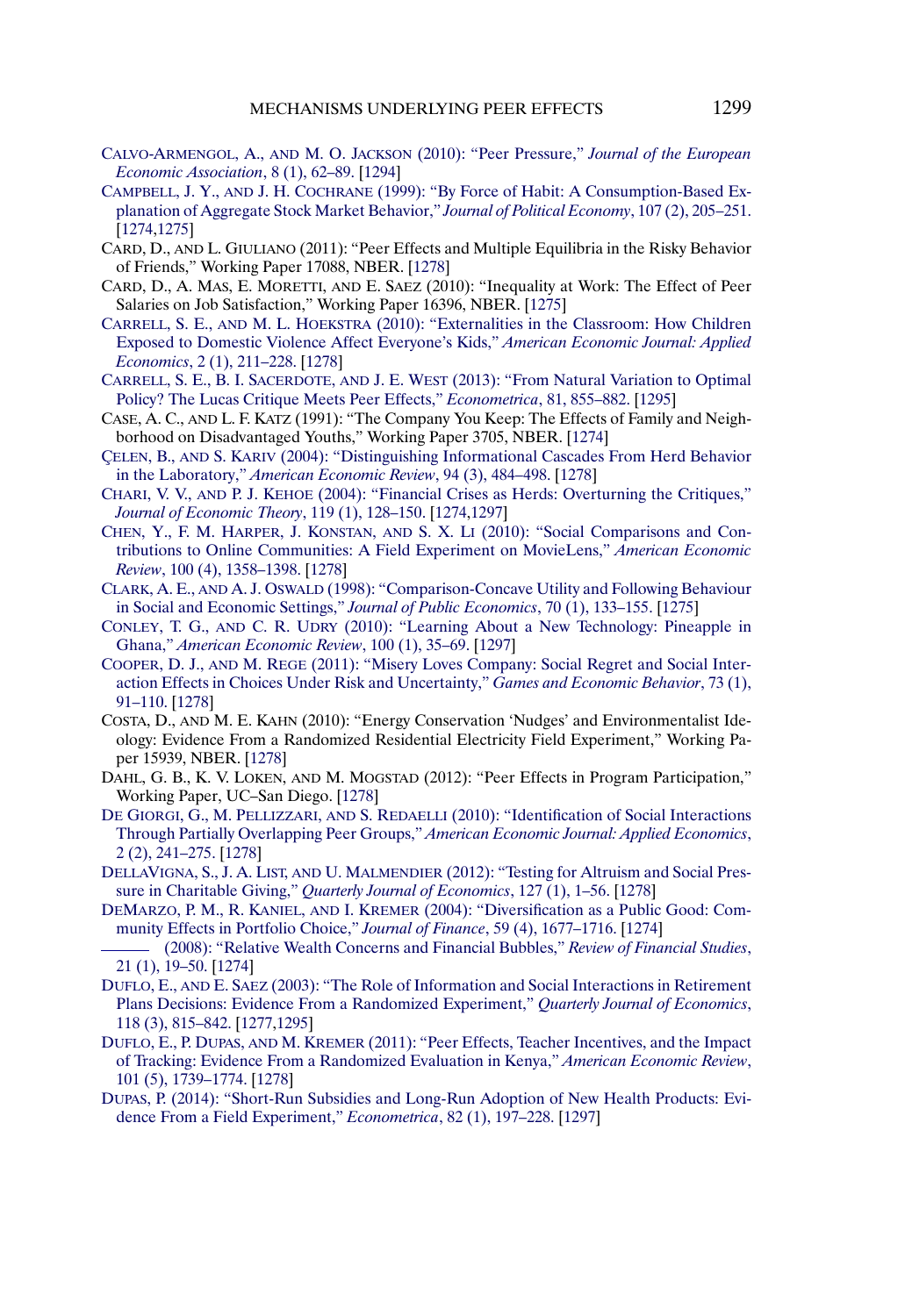- DURLAUF, S. N. (2004): "Neighborhood Effects," in *Handbook of Regional and Urban Economics*, Vol. 4. Amsterdam: North-Holland, 2173–2242. [\[1274\]](#page-1-0)
- [FESTINGER, L. \(1954\): "A Theory of Social Comparison Processes,"](http://www.e-publications.org/srv/ecta/linkserver/openurl?rft_dat=bib:43/festinger1954&rfe_id=urn:sici%2F0012-9682%28201407%2982%3A4%3C1273%3AUMUPEE%3E2.0.CO%3B2-J) *Human Relations*, 7, 117–140. [\[1274\]](#page-1-0)
- [FLIESSBACH, K., B. WEBER, P. TRAUTNER, T. J. DOHMEN, U. SUNDE, C. E. ELGER,](http://www.e-publications.org/srv/ecta/linkserver/openurl?rft_dat=bib:44/fliessbach2007&rfe_id=urn:sici%2F0012-9682%28201407%2982%3A4%3C1273%3AUMUPEE%3E2.0.CO%3B2-J) AND A. FALK [\(2007\): "Social Comparison Affects Reward-Related Brain Activity in the Human Ventral](http://www.e-publications.org/srv/ecta/linkserver/openurl?rft_dat=bib:44/fliessbach2007&rfe_id=urn:sici%2F0012-9682%28201407%2982%3A4%3C1273%3AUMUPEE%3E2.0.CO%3B2-J) Striatum," *Science*[, 318 \(5854\), 1305–1308.](http://www.e-publications.org/srv/ecta/linkserver/openurl?rft_dat=bib:44/fliessbach2007&rfe_id=urn:sici%2F0012-9682%28201407%2982%3A4%3C1273%3AUMUPEE%3E2.0.CO%3B2-J) [\[1275\]](#page-2-0)
- FOSTER, A. D., AND M. R. ROSENZWEIG [\(1995\): "Learning by Doing and Learning From Others:](http://www.e-publications.org/srv/ecta/linkserver/openurl?rft_dat=bib:45/fosterr1995&rfe_id=urn:sici%2F0012-9682%28201407%2982%3A4%3C1273%3AUMUPEE%3E2.0.CO%3B2-J) [Human Capital and Technical Change in Agriculture,"](http://www.e-publications.org/srv/ecta/linkserver/openurl?rft_dat=bib:45/fosterr1995&rfe_id=urn:sici%2F0012-9682%28201407%2982%3A4%3C1273%3AUMUPEE%3E2.0.CO%3B2-J) *Journal of Political Economy*, 103 (6), [1176–1209.](http://www.e-publications.org/srv/ecta/linkserver/openurl?rft_dat=bib:45/fosterr1995&rfe_id=urn:sici%2F0012-9682%28201407%2982%3A4%3C1273%3AUMUPEE%3E2.0.CO%3B2-J) [\[1297\]](#page-24-0)
- FREY, B. S., AND S. MEIER [\(2004\): "Social Comparisons and Pro-Social Behavior: Testing 'Con](http://www.e-publications.org/srv/ecta/linkserver/openurl?rft_dat=bib:46/freym2004&rfe_id=urn:sici%2F0012-9682%28201407%2982%3A4%3C1273%3AUMUPEE%3E2.0.CO%3B2-J)[ditional Cooperation' in a Field Experiment,"](http://www.e-publications.org/srv/ecta/linkserver/openurl?rft_dat=bib:46/freym2004&rfe_id=urn:sici%2F0012-9682%28201407%2982%3A4%3C1273%3AUMUPEE%3E2.0.CO%3B2-J) *American Economic Review*, 94 (5), 1717–1722. [\[1278\]](#page-5-0)
- [GALI, J. \(1994\): "Keeping Up With the Joneses: Consumption Externalities, Portfolio Choice,](http://www.e-publications.org/srv/ecta/linkserver/openurl?rft_dat=bib:47/gali1994&rfe_id=urn:sici%2F0012-9682%28201407%2982%3A4%3C1273%3AUMUPEE%3E2.0.CO%3B2-J) and Asset Prices," *[Journal of Money, Credit, and Banking](http://www.e-publications.org/srv/ecta/linkserver/openurl?rft_dat=bib:47/gali1994&rfe_id=urn:sici%2F0012-9682%28201407%2982%3A4%3C1273%3AUMUPEE%3E2.0.CO%3B2-J)*, 26 (1), 1–8. [\[1274](#page-1-0)[,1275\]](#page-2-0)
- GRINBLATT, M., M. KELOHARJU, AND S. IKAHEIMO [\(2008\): "Social Influence and Consumption:](http://www.e-publications.org/srv/ecta/linkserver/openurl?rft_dat=bib:48/grinblattki2008&rfe_id=urn:sici%2F0012-9682%28201407%2982%3A4%3C1273%3AUMUPEE%3E2.0.CO%3B2-J) [Evidence From the Automobile Purchases of Neighbors,"](http://www.e-publications.org/srv/ecta/linkserver/openurl?rft_dat=bib:48/grinblattki2008&rfe_id=urn:sici%2F0012-9682%28201407%2982%3A4%3C1273%3AUMUPEE%3E2.0.CO%3B2-J) *Review of Economics and Statistics*, [90 \(4\), 735–753.](http://www.e-publications.org/srv/ecta/linkserver/openurl?rft_dat=bib:48/grinblattki2008&rfe_id=urn:sici%2F0012-9682%28201407%2982%3A4%3C1273%3AUMUPEE%3E2.0.CO%3B2-J) [\[1278\]](#page-5-0)
- GURYAN, J., K. KROFT, AND M. J. NOTOWIDIGDO [\(2009\): "Peer Effects in the Workplace: Evi](http://www.e-publications.org/srv/ecta/linkserver/openurl?rft_dat=bib:49/guryankn2009&rfe_id=urn:sici%2F0012-9682%28201407%2982%3A4%3C1273%3AUMUPEE%3E2.0.CO%3B2-J)[dence From Random Groupings in Professional Golf Tournaments,"](http://www.e-publications.org/srv/ecta/linkserver/openurl?rft_dat=bib:49/guryankn2009&rfe_id=urn:sici%2F0012-9682%28201407%2982%3A4%3C1273%3AUMUPEE%3E2.0.CO%3B2-J) *American Economic Jour[nal: Applied Economics](http://www.e-publications.org/srv/ecta/linkserver/openurl?rft_dat=bib:49/guryankn2009&rfe_id=urn:sici%2F0012-9682%28201407%2982%3A4%3C1273%3AUMUPEE%3E2.0.CO%3B2-J)*, 1 (4), 34–68. [\[1278\]](#page-5-0)
- HIRSHLEIFER, D., AND S. H. TEOH [\(2003\): "Herd Behaviour and Cascading in Capital Markets:](http://www.e-publications.org/srv/ecta/linkserver/openurl?rft_dat=bib:50/hirshleifert2003&rfe_id=urn:sici%2F0012-9682%28201407%2982%3A4%3C1273%3AUMUPEE%3E2.0.CO%3B2-J) A Review and Synthesis," *[European Financial Management](http://www.e-publications.org/srv/ecta/linkserver/openurl?rft_dat=bib:50/hirshleifert2003&rfe_id=urn:sici%2F0012-9682%28201407%2982%3A4%3C1273%3AUMUPEE%3E2.0.CO%3B2-J)*, 9 (1), 25–66. [\[1274\]](#page-1-0)
- HONG, H., J. D. KUBIK, AND J. STEIN [\(2004\): "Social Interaction and Stock-Market Participa](http://www.e-publications.org/srv/ecta/linkserver/openurl?rft_dat=bib:51/hongks2004&rfe_id=urn:sici%2F0012-9682%28201407%2982%3A4%3C1273%3AUMUPEE%3E2.0.CO%3B2-J)tion," *[Journal of Finance](http://www.e-publications.org/srv/ecta/linkserver/openurl?rft_dat=bib:51/hongks2004&rfe_id=urn:sici%2F0012-9682%28201407%2982%3A4%3C1273%3AUMUPEE%3E2.0.CO%3B2-J)*, 59 (1), 137–163. [\[1277\]](#page-4-0)
- [\(2005\): "Thy Neighbor's Portfolio: Word-of-Mouth Effects in the Holdings and Trades](http://www.e-publications.org/srv/ecta/linkserver/openurl?rft_dat=bib:52/hongks2005&rfe_id=urn:sici%2F0012-9682%28201407%2982%3A4%3C1273%3AUMUPEE%3E2.0.CO%3B2-J) [of Money Managers,"](http://www.e-publications.org/srv/ecta/linkserver/openurl?rft_dat=bib:52/hongks2005&rfe_id=urn:sici%2F0012-9682%28201407%2982%3A4%3C1273%3AUMUPEE%3E2.0.CO%3B2-J) *Journal of Finance*, 60 (6), 2801–2824. [\[1277\]](#page-4-0)
- HUNG, A. A., N. CLANCY, J. DOMINITZ, E. TALLEY, C. BERREBI, AND F. SUVANKULOV (2008): "Investor and Industry Perspectives on Investment Advisers and Broker-Dealers," Technical Report, RAND Institute for Civil Justice. [\[1296\]](#page-23-0)
- INSTEFJORD, N., J. COAKLEY, AND Z. SHEN (2007): "The Winner's Curse and Lottery-Allocated IPOs in China," Working Paper, University of Essex. [\[1281\]](#page-8-0)
- IVKOVIC, Z., AND S. WEISBENNER [\(2007\): "Information Diffusion Effects in Individual Investors'](http://www.e-publications.org/srv/ecta/linkserver/openurl?rft_dat=bib:55/ivkovicw2007&rfe_id=urn:sici%2F0012-9682%28201407%2982%3A4%3C1273%3AUMUPEE%3E2.0.CO%3B2-J) [Common Stock Purchases: Covet Thy Neighbors' Investment Choices,"](http://www.e-publications.org/srv/ecta/linkserver/openurl?rft_dat=bib:55/ivkovicw2007&rfe_id=urn:sici%2F0012-9682%28201407%2982%3A4%3C1273%3AUMUPEE%3E2.0.CO%3B2-J) *Review of Financial Studies*[, 20 \(4\), 1327–1357.](http://www.e-publications.org/srv/ecta/linkserver/openurl?rft_dat=bib:55/ivkovicw2007&rfe_id=urn:sici%2F0012-9682%28201407%2982%3A4%3C1273%3AUMUPEE%3E2.0.CO%3B2-J) [\[1277\]](#page-4-0)
- JENCKS, C., AND S. E. MAYER (1990): "The Social Consequences of Growing Up in a Poor Neighborhood," in *Inner-City Poverty in the United States*, ed. by M. G. H. McGeary and L. E. Lynn. Washington, DC: National Academy of Sciences. [\[1274\]](#page-1-0)
- KATZ, L. F., J. R. KLING, AND J. B. LIEBMAN [\(2001\): "Moving to Opportunity in Boston: Early Re](http://www.e-publications.org/srv/ecta/linkserver/openurl?rft_dat=bib:57/katzkl2001&rfe_id=urn:sici%2F0012-9682%28201407%2982%3A4%3C1273%3AUMUPEE%3E2.0.CO%3B2-J)[sults of a Randomized Mobility Experiment,"](http://www.e-publications.org/srv/ecta/linkserver/openurl?rft_dat=bib:57/katzkl2001&rfe_id=urn:sici%2F0012-9682%28201407%2982%3A4%3C1273%3AUMUPEE%3E2.0.CO%3B2-J) *Quarterly Journal of Economics*, 116 (2), 607–654. [\[1274\]](#page-1-0)
- KAUSTIA, M., AND S. KNÜPFER [\(2012\): "Peer Performance and Stock Market Entry,"](http://www.e-publications.org/srv/ecta/linkserver/openurl?rft_dat=bib:58/kaustiak2012&rfe_id=urn:sici%2F0012-9682%28201407%2982%3A4%3C1273%3AUMUPEE%3E2.0.CO%3B2-J) *Journal of [Financial Economics](http://www.e-publications.org/srv/ecta/linkserver/openurl?rft_dat=bib:58/kaustiak2012&rfe_id=urn:sici%2F0012-9682%28201407%2982%3A4%3C1273%3AUMUPEE%3E2.0.CO%3B2-J)*, 104 (2), 321–338. [\[1295\]](#page-22-0)
- KLING, J. R., J. B. LIEBMAN, AND L. F. KATZ [\(2007\): "Experimental Analysis of Neighborhood](http://www.e-publications.org/srv/ecta/linkserver/openurl?rft_dat=bib:59/klinglk2007&rfe_id=urn:sici%2F0012-9682%28201407%2982%3A4%3C1273%3AUMUPEE%3E2.0.CO%3B2-J) Effects," *[Econometrica](http://www.e-publications.org/srv/ecta/linkserver/openurl?rft_dat=bib:59/klinglk2007&rfe_id=urn:sici%2F0012-9682%28201407%2982%3A4%3C1273%3AUMUPEE%3E2.0.CO%3B2-J)*, 75, 83–119. [\[1278\]](#page-5-0)
- KREMER, M., AND E. MIGUEL [\(2007\): "The Illusion of Sustainability,"](http://www.e-publications.org/srv/ecta/linkserver/openurl?rft_dat=bib:60/kremerm2007&rfe_id=urn:sici%2F0012-9682%28201407%2982%3A4%3C1273%3AUMUPEE%3E2.0.CO%3B2-J) *Quarterly Journal of Economics*[, 122 \(3\), 1007–1065.](http://www.e-publications.org/srv/ecta/linkserver/openurl?rft_dat=bib:60/kremerm2007&rfe_id=urn:sici%2F0012-9682%28201407%2982%3A4%3C1273%3AUMUPEE%3E2.0.CO%3B2-J) [\[1297\]](#page-24-0)
- [KUHN, P., P. KOOREMAN, A. SOETEVENT,](http://www.e-publications.org/srv/ecta/linkserver/openurl?rft_dat=bib:61/kuhnksk2011&rfe_id=urn:sici%2F0012-9682%28201407%2982%3A4%3C1273%3AUMUPEE%3E2.0.CO%3B2-J) AND A. KAPTEYN (2011): "The Effects of Lottery Prizes [on Winners and Their Neighbors: Evidence From the Dutch Postcode Lottery,"](http://www.e-publications.org/srv/ecta/linkserver/openurl?rft_dat=bib:61/kuhnksk2011&rfe_id=urn:sici%2F0012-9682%28201407%2982%3A4%3C1273%3AUMUPEE%3E2.0.CO%3B2-J) *American Economic Review*[, 101 \(5\), 2226–2247.](http://www.e-publications.org/srv/ecta/linkserver/openurl?rft_dat=bib:61/kuhnksk2011&rfe_id=urn:sici%2F0012-9682%28201407%2982%3A4%3C1273%3AUMUPEE%3E2.0.CO%3B2-J) [\[1278\]](#page-5-0)
- LI, G. (2009): "Information Sharing and Stock Market Participation: Evidence From Extended Families," Finance and Economics Discussion Series 2009-47, Board of Governors of the Federal Reserve System. [\[1277\]](#page-4-0)

<span id="page-28-0"></span>